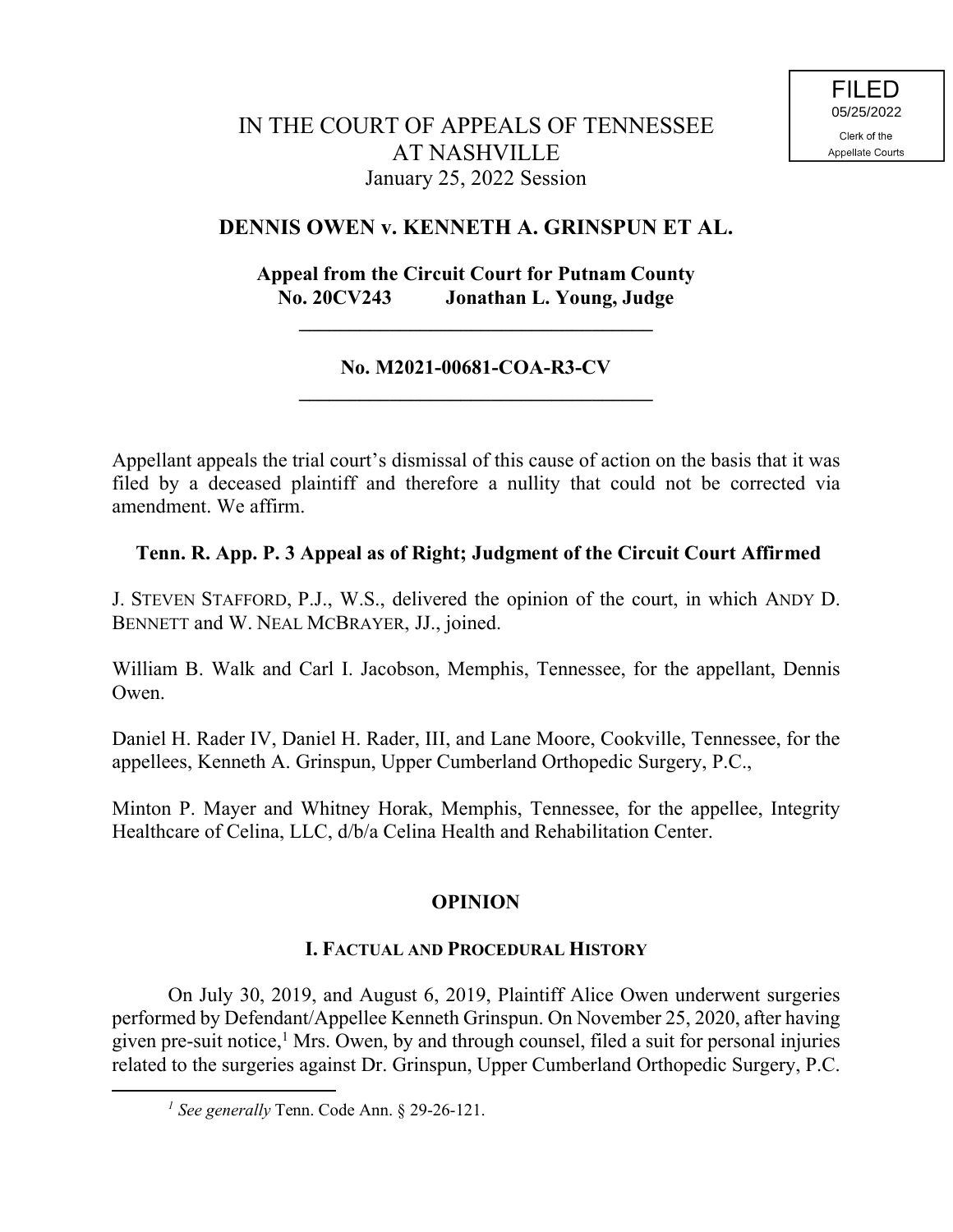("Upper Cumberland"), and Integrity Healthcare of Celina, LLC ("Integrity Healthcare," and together with Dr. Grinspun and Upper Cumberland, "Appellees"). Unbeknownst to counsel, however, at the time the complaint was filed, Mrs. Owen had passed away from causes unrelated to this cause of action; <sup>2</sup> her death occurred five days earlier on November 17, 2020. Discovery between the parties ensued, and Dr. Grinspun and Upper Cumberland filed an answer.

On February 26, 2021, Mrs. Owen, through counsel, filed a suggestion of her own death on the record. On the same day, Mrs. Owen's counsel filed a motion to substitute her husband Dennis Owen ("Appellant") as the plaintiff in the action. On March 10, 2021, the trial court entered an agreed order allowing the substitution.

The case proceeded. On March 22, 2021, Integrity filed a motion to compel arbitration. It filed an answer the same day. On April 8, 2021, Dr. Grinspun and Upper Cumberland filed a motion to dismiss and/or for summary judgment. Therein, Dr. Grinspun and Upper Cumberland asserted, inter alia, that the original complaint was a nullity that did not serve to toll the statute of limitations and that the statute of limitations had now expired. Integrity filed a similar motion on April 13, 2021. Eventually, on May 25, 2021, the trial court reluctantly<sup>3</sup> granted the motions:

Based on these facts, which are not in dispute, based upon the decision of the Tennessee Court of Appeals in *McCormick v. Illinois Central Railroad Company*, 2009 WL 1392575 (Tenn. Ct. App. 2009), cited with approval in *Jones v. Martin*, 2020 WL 6821696 (Tenn. Ct. App. 2020), the filing of the Complaint was a nullity and the statute of limitations, therefore, expired on December 6, 2020. The Court further finds the nullity was not cured by the Agreed Order to Substitute Parties entered on March 8, 2021.

Appellant thereafter appealed to this Court.

### **II. ISSUES PRESENTED**

Appellant raises the following issues, which are taken from his brief:

- 1. Whether the trial court erred by finding that this action was barred by the statute of limitations.
- 2. Whether the trial court erred in failing to hold that Defendants had waived defense by consent to substitution of plaintiff.

 $2$  Mrs. Owen's death certificate listed the cause of her death as a pulmonary embolism.

<sup>&</sup>lt;sup>3</sup> During its oral ruling, the trial court specifically invited this Court to "find some equity" to reach a different result.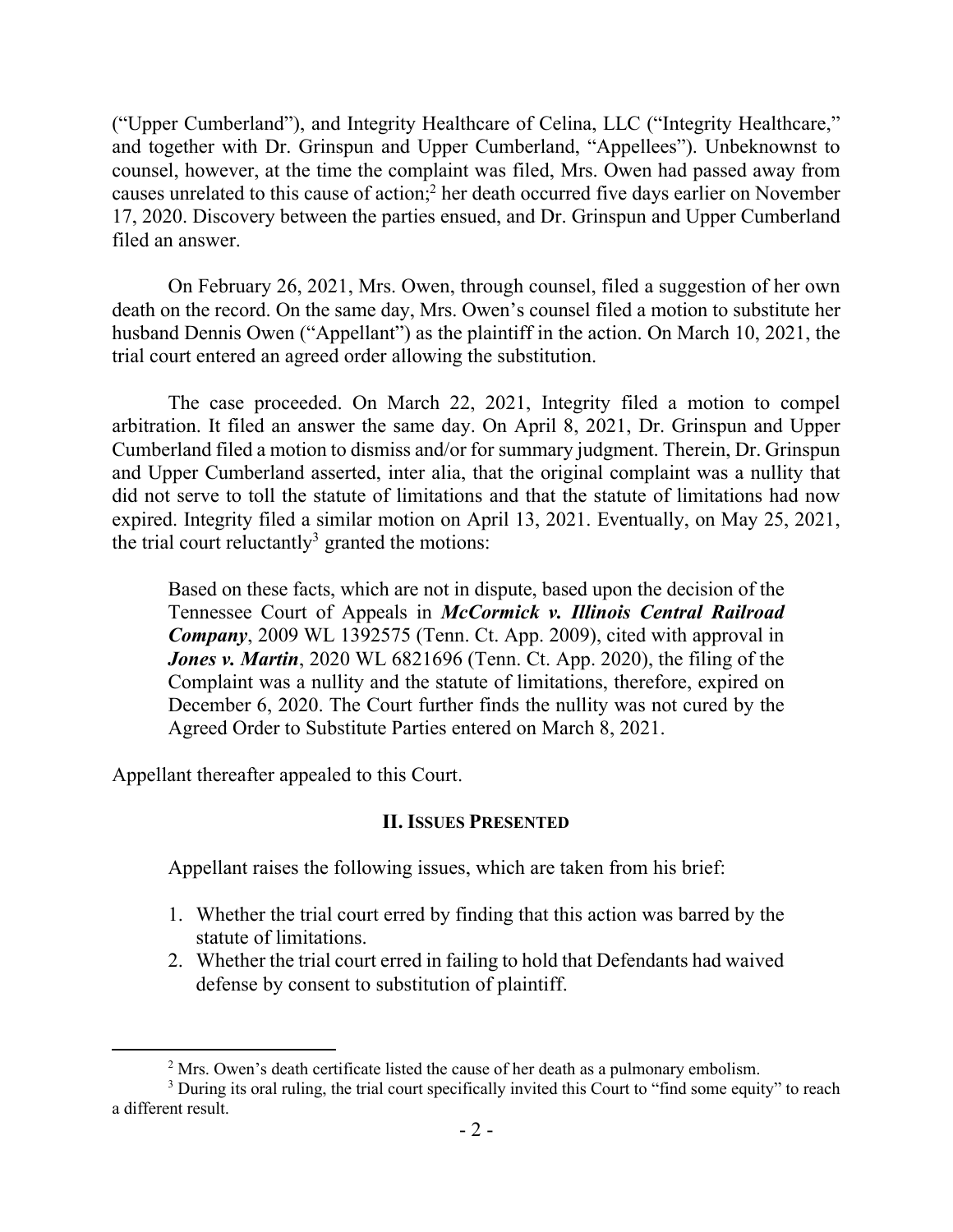3. Whether the trial court erred by not holding that the statute of limitations in this case should be equitably tolled.

#### **III. STANDARD OF REVIEW**

The trial court did not specifically indicate whether it was treating Appellees' motions as motions to dismiss or motions for summary judgment. It does not appear from the record that the trial court considered any documents outside the pleadings. As such, we apply the standard of review applicable to motions to dismiss. The determination of whether the trial court erred in granting or denying a motion to dismiss for failure to state a claim upon which relief could be granted is a question of law**.** *Doe v. Cath. Bishop for Diocese of Memphis*, 306 S.W.3d 712, 717 (Tenn. Ct. App. 2008) (citing *Farris v. Todd*, No. E1999-01574-COA-R3-CV, 2000 WL 528408, at \*2 (Tenn. Ct. App. May 3, 2000)). This Court reviews the trial court's ruling on a Rule 12.02(6) motion to dismiss de novo with no presumption of correctness. *Id.* (citing *Stein v. Davidson Hotel Co.*, 945 S.W.2d 714, 716 (Tenn. 1997)). "'[W]e must construe the [plaintiff's] complaint liberally in favor of the plaintiff, taking all of the allegations of fact therein as true[,]'" *Id.* (quoting *Randolph v. Dominion Bank of Middle Tenn.,* 826 S.W.2d 477, 478 (Tenn. Ct. App. 1991)), as "[a] motion to dismiss for failure to state a claim for which relief can be granted 'tests only the legal sufficiency of the complaint[.]'" *Id.* (quoting *Stein,* 945 S.W.2d at 716 (Tenn. 1997)).

#### **IV. ANALYSIS**

#### **A.**

In this case, there is no dispute that Mrs. Owen was deceased when her complaint for personal injuries related to health care liability was filed. Appellant asserts, however, that when his motion for substitution was granted, the amended pleading naming him as the plaintiff related back to the filing of the original complaint. *See generally* Tenn. R. Civ. P. 15.03 (governing relation back of amendments). Under Appellant's theory, the complaint in this case was filed within the applicable statute of limitations. *See* Tenn. Code Ann. § 29-26-116(a) (providing a one-year statute of limitations for health care liability claims); Tenn. Code Ann. § 29-26-121 (providing a 120-day extension on the statute of limitations when notice is given as provided in the statute).

Appellees contend, however, that the filing of the complaint by Mrs. Owen following her death was a nullity. Because the original complaint was a nullity, it did not toll the statute of limitations. And there being nothing to amend, no pleading exists that any amended pleading substituting Appellant as plaintiff could relate back to for purposes of the statute of limitations. Because no valid complaint was filed within one-year and 120 days of the accrual of this cause of action, they assert that the claims against them must be dismissed.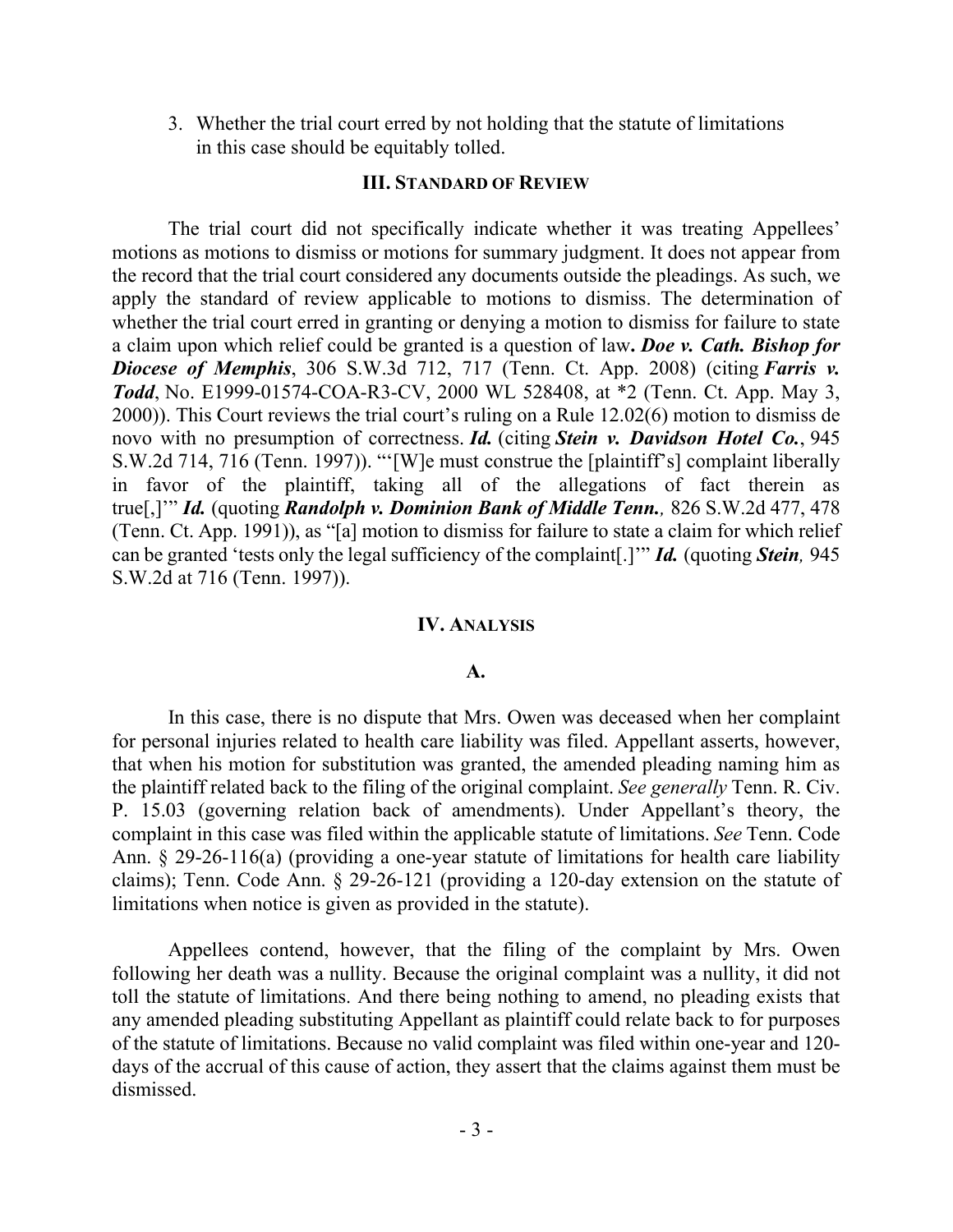Here, the trial court reluctantly ruled that the filing of the complaint was a nullity that could not be corrected via substitution, relying on *McCormick v. Illinois Cent. R. Co.*, No. W2008-00902-COA-R9-CV, 2009 WL 1392575 (Tenn. Ct. App. May 19, 2009). In *McCormick*, a complaint was filed in the sole name of Sam McCormick in June 2006. *Id.* at \*1. Mr. McCormick, however, had died in September 2005. The defendant railroad duly answered the complaint. In March 2007, a suggestion of death was filed on the record, along with a motion to substitute Mr. McCormick's wife as next of kin. Although the railroad filed a motion to dismiss, it was denied, and the wife was substituted as the plaintiff. The railroad then filed a motion to reconsider. The wife responded that any defenses related to lack of capacity were waived because they were not included in the railroad's answer. *Id.* The trial court eventually dismissed the suit on the basis that wife was not a proper party to substitute in a case against the railroad. *Id.* at \*2. Upon another motion to reconsider, the trial court changed its mind, allowing the wife to be substituted. An interlocutory appeal to this Court followed. *Id.*

On appeal, the railroad argued that a deceased individual lacked capacity to sue and that the suit was a nullity. *Id.* at \*3. We ultimately agreed. In reaching this result, we noted that other courts had consistently held that a case filed by a deceased party was a nullity. *Id.* (citing *Campbell v. Travelers Insurance,* No. 06–9068, 2008 WL 145048 (E.D. La. Jan.14, 2008) (applying Louisiana law to hold that another party could not be substituted for a deceased party unless the deceased was made a party prior to his or her death); *Adelsberger v. United States*, 58 Fed. Cl. 616 (Fed. Cl. 2003) (dismissing a claim filed by a deceased person and denying a motion to substitute because "a party must have a legal existence as a prerequisite to having the capacity to sue or be sued"); *Banakus v. United Aircraft Corp.*, 290 F. Supp. 259, 260 (S.D.N.Y.1968) (holding that a suit filed by a deceased person was a nullity); *Levering v. Riverside Methodist Hospital*, 2 Ohio App. 3d 157, 441 N.E.2d 290, 290 (Ohio Ct. App. 1981) (holding that substitution is not proper where "there was no party plaintiff from the inception"); *Chorney v. Callahan*, 135 F.Supp. 35, 36 (D.Mass. 1955) (deeming substitution ineffective where complaint was filed after defendant died, reasoning that there was no action in which new defendant could be substituted); *Pasos v. E. S.S. Co.*, 9 F.R.D. 279, 280–82 (D. Del. 1949) (dismissing action where suit was filed after the plaintiff's death and the defendant filed his answer without knowledge of such death); *Banks v. Employers' Liab. Assurance Corp.*, 4 F.R.D. 179, 180 (W.D. Mo. 1944) (finding that substitution of the deceased plaintiff by the deceased plaintiff's estate was improper as substitution did not occur until after the filing of the "void suit"); *Mathews v. Cleveland*, 159 Ga.App. 616, 284 S.E.2d 634, 636 (Ga. Ct. App. 1981) (finding that affidavit of garnishment filed by deceased plaintiff was not an action, but a nullity, and because no action was commenced, substitution was improper); *Reed v. Long*, 122 Ill.App.2d 295, 259 N.E.2d 411, 412 (Ill. App. Ct. 1970) (holding that "[a] dead person cannot be a party to a suit as such is a non-existent entity and the proceedings were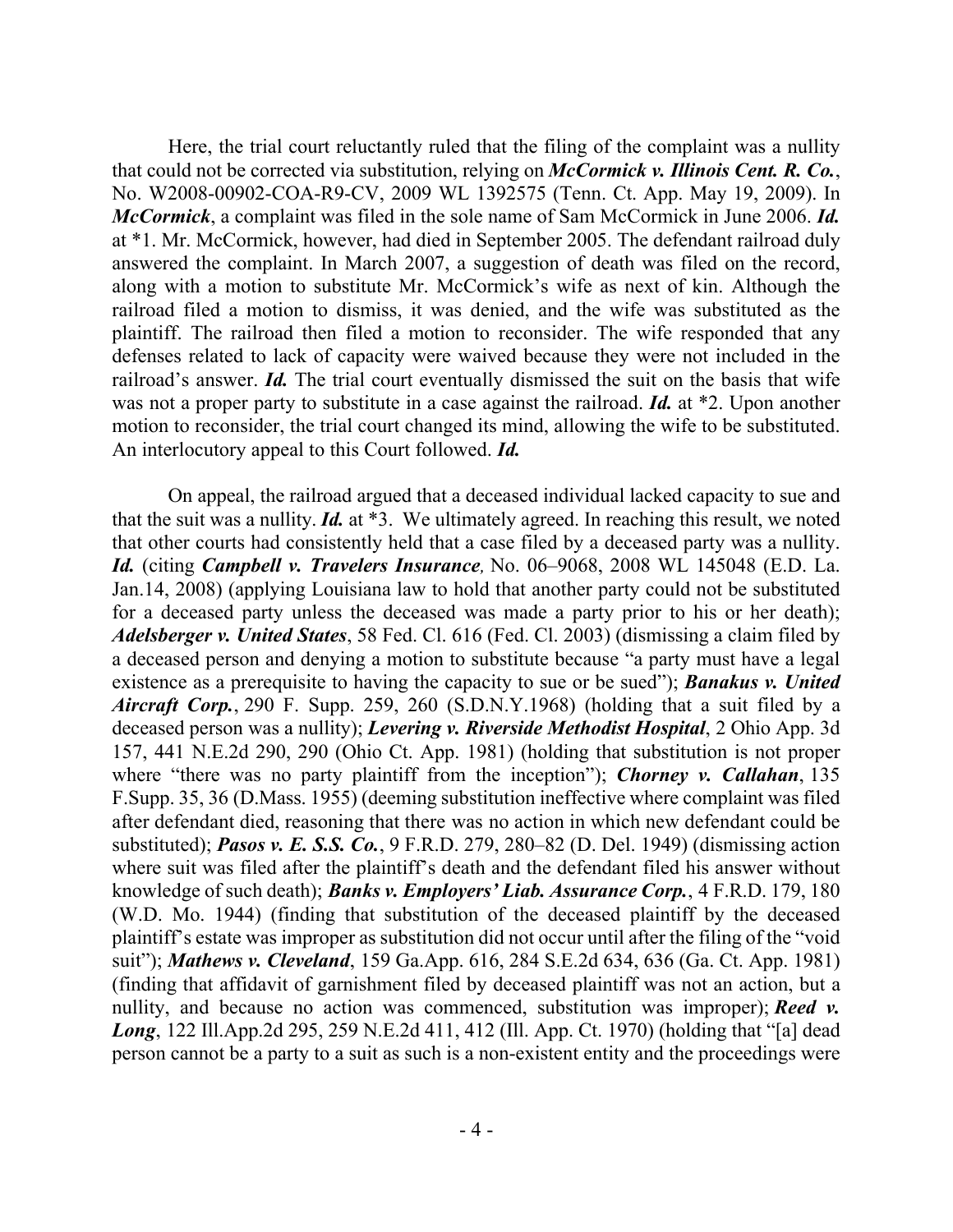void Ab initio");<sup>4</sup> *Brickley v. Neuling*, 256 Wis. 334, 41 N.W.2d 284, 285 (Wisc. 1950) (finding that the court did not have jurisdiction over a suit filed against a deceased defendant, stating that "[i]t is elementary that one deceased cannot be a party to an action. More accurately, it is fantastic to suggest that he can be").

The *McCormick* panel further noted that the plaintiff cited no cases in which courts outside our jurisdiction had allowed a case to continue where it was filed by a deceased party. Instead, he argued that substitution was proper under Rule 25.01 of the Tennessee Rules of Civil Procedure, which allows substitution of the proper party when a party dies;<sup>5</sup> Tennessee Code Annotated section 20-5-102, which provides that civil actions generally do not abate upon death,<sup>6</sup> and the saving statute, Tennessee Code Annotated section 28-1-105.<sup>7</sup> The plaintiff also cited a Tennessee case in which substitution was permitted. As the

 $5$  Rule 25.01(1) provides in relevant part as follows: "If a party dies and the claim is not thereby extinguished, the court may order substitution of the proper parties."

 $6$  Section 20-5-102 states as follows:

No civil action commenced, whether founded on wrongs or contracts, except actions for wrongs affecting the character of the plaintiff, shall abate by the death of either party, but may be revived; nor shall any right of action arising hereafter based on the wrongful act or omission of another, except actions for wrongs affecting the character, be abated by the death of the party wronged; but the right of action shall pass in like manner as the right of action described in § 20-5-106.

<sup>4</sup> Although not cited by any party, we note that the holding in *Reed* was called into question by the Illinois Appellate Court in 1991. *See Marcus v. Art Nissen & Son, Inc.*, 224 Ill. App. 3d 464, 470, 586 N.E.2d 694, 698 (1991). In *Marcus*, a complaint was filed by a deceased individual and his wife for nonwrongful death personal injuries. After the defendants filed a motion to dismiss, the plaintiffs asked for leave to amend to substitute the wife as administrator of her husband's estate. The trial court nevertheless dismissed the complaint. On appeal, the defendants argued that the filing by a deceased person was a nullity, citing Reed and its progeny. But the Marcus court concluded that Reed did not consider a relevant statute allowing relation back of amended complaints in which a party has been substituted. And the court cited more recent Illinois Supreme Court precedent that appeared to set aside the nullity doctrine. *Id.* at 469 (citing *Vaughn v. Speaker* (1988), 126 Ill.2d 150, 127 Ill. Dec. 803, 533 N.E.2d 885, *cert. denied* (1989), 492 U.S. 907, 109 S. Ct. 3218, 106 L.Ed.2d 568 (relying on grounds other than the nullity doctrine even though that doctrine was relied upon by the intermediate appellate court). So the court held that "[t]o the extent that the cases cited by the defendants contain language indicating that a complaint filed in the name of a deceased plaintiff is a nullity for purposes of applying the relation back doctrine, we disagree with those cases." *Id.* We note that *Marcus* involved a situation wherein the deceased's spouse, who became administrator of his estate, was already a party to the original lawsuit. The same is not true here.

<sup>&</sup>lt;sup>7</sup> Section 28-1-105(a) provides in relevant part that

If the action is commenced within the time limited by a rule or statute of limitation, but the judgment or decree is rendered against the plaintiff upon any ground not concluding the plaintiff's right of action, or where the judgment or decree is rendered in favor of the plaintiff, and is arrested, or reversed on appeal, the plaintiff, or the plaintiff's representatives and privies, as the case may be, may, from time to time, commence a new action within one (1) year after the reversal or arrest.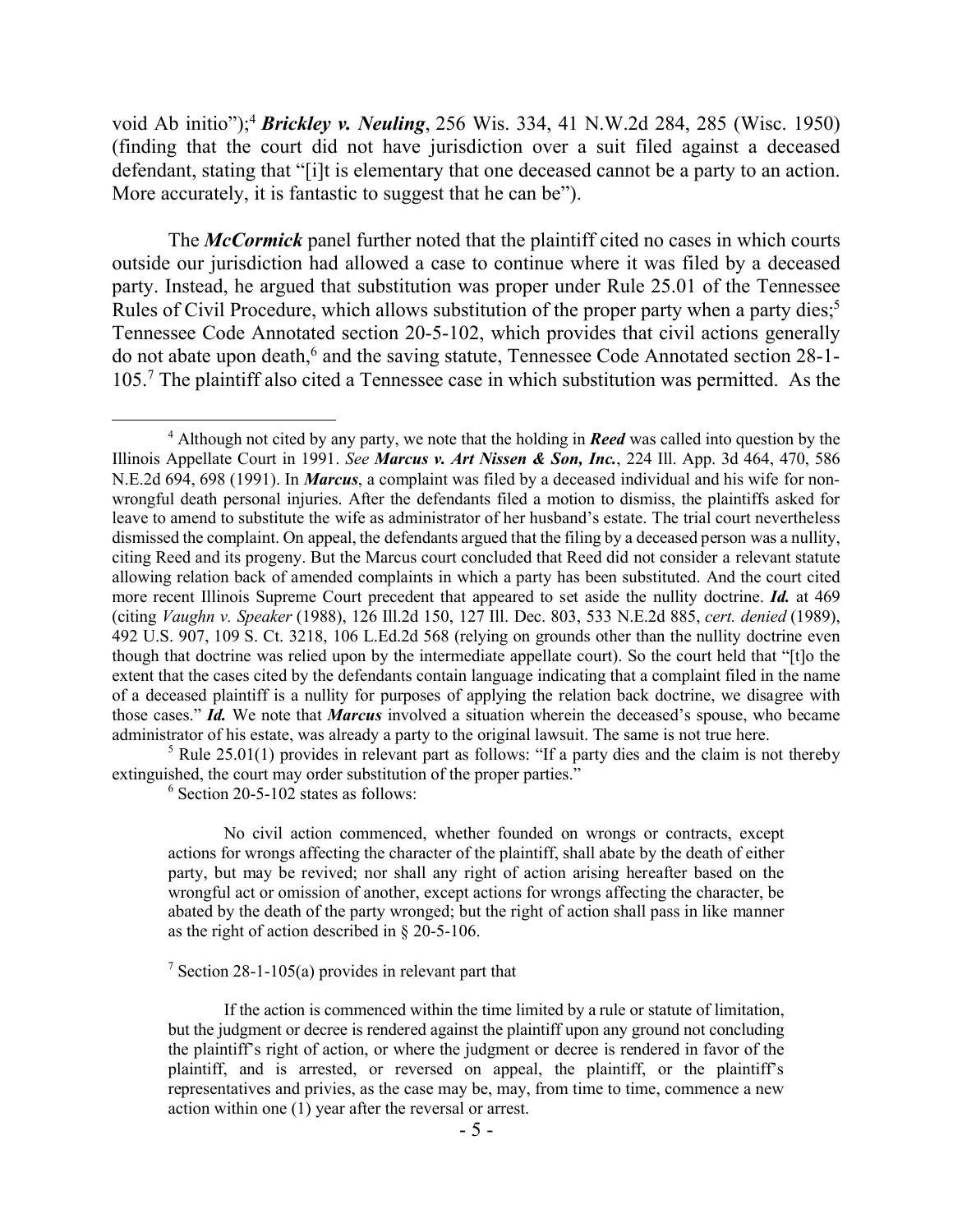Court pointed out, however, these authorities all involved a situation "*where suit ha[d] been commenced by the decedent while yet in life*[.]" *McCormick*, 2009 WL 1392575 at \*6 (quoting *Stuber v. Louisville & N. R. Co.*, 113 Tenn. 305, 87 S.W. 411, 413 (Tenn. 1905)).

Based on these competing arguments, we held that the railroad's argument held greater persuasive weight:

On appeal, "Mr. McCormick" states that "[a]lmost as long as Tennessee has been a state, it has maintained that actions *brought by a person who later dies* may be maintained by successors and do not abate." (emphasis added). We agree. However, this is not such a case. In the instant case, suit was not filed against Railroad until after Mr. McCormick's death. We are persuaded by the numerous decisions from other jurisdictions cited by Railroad, that because Mr. McCormick was deceased when the complaint was filed on his behalf, the suit was a nullity, and thus not amenable to substitution. We note that the authorities offered by "Mr. McCormick" do not create a contrary result. Instead, the statutes allowing substitution presuppose an action commenced by a decedent prior to his or her death. Likewise, in *Stuber,* which "Mr. McCormick" cited in support of his argument, the Court allowed the plaintiff's widow to be substituted for the deceased plaintiff; however, the plaintiff, himself, initiated the suit prior to his death. 87 S.W. at 413. The Court explicitly stated that substitution was allowed "where suit [w]as . . . commenced by the decedent while yet in life." *Id.* . . . We hold that under Tennessee law, the commencement of a suit in the name of a deceased individual amounts to a nullity, and that such nullity may not be avoided through substitution of parties.

*McCormick*, 2009 WL 1392575, at \*7 (further holding that the railroad did not waive its defense by failing to raise it in an answer).

It is true that the *McCormick* decision is not controlling on this Court; instead it is merely persuasive. *See* Tenn. R. Sup. Ct. 4(G)(1). But the *McCormick* decision is over a decade old at this point without any attempt by the Tennessee Supreme Court to amend our civil rules to temper its harsh result. It is not too great an exaggeration to state that the rule has somewhat "stood the test of time, and received the sanction of ages." *Bigley v. Watson*, 98 Tenn. 353, 39 S.W. 525, 527 (1897) (citation omitted).<sup>8</sup> Moreover, at least once, this

<sup>8</sup> Tennessee law is not always slow to evolve to ameliorate perceived flaws in our rules. For example, in *White v. Johnson*, 522 S.W.3d 417 (Tenn. Ct. App. 2016), this Court noted that the Tennessee Rules of Civil and Appellate Procedure did not specifically authorize an immediate appeal of the denial of a motion to intervene. *Id.* at 421 n.1. We nevertheless exercised jurisdiction based on the authority under Rule 2 of the Tennessee Rules of Civil Procedure. *Id.* Less than two years later, both the Rules of Civil Procedure and the Rules of Appellate Procedure were amended to expressly provide for an immediate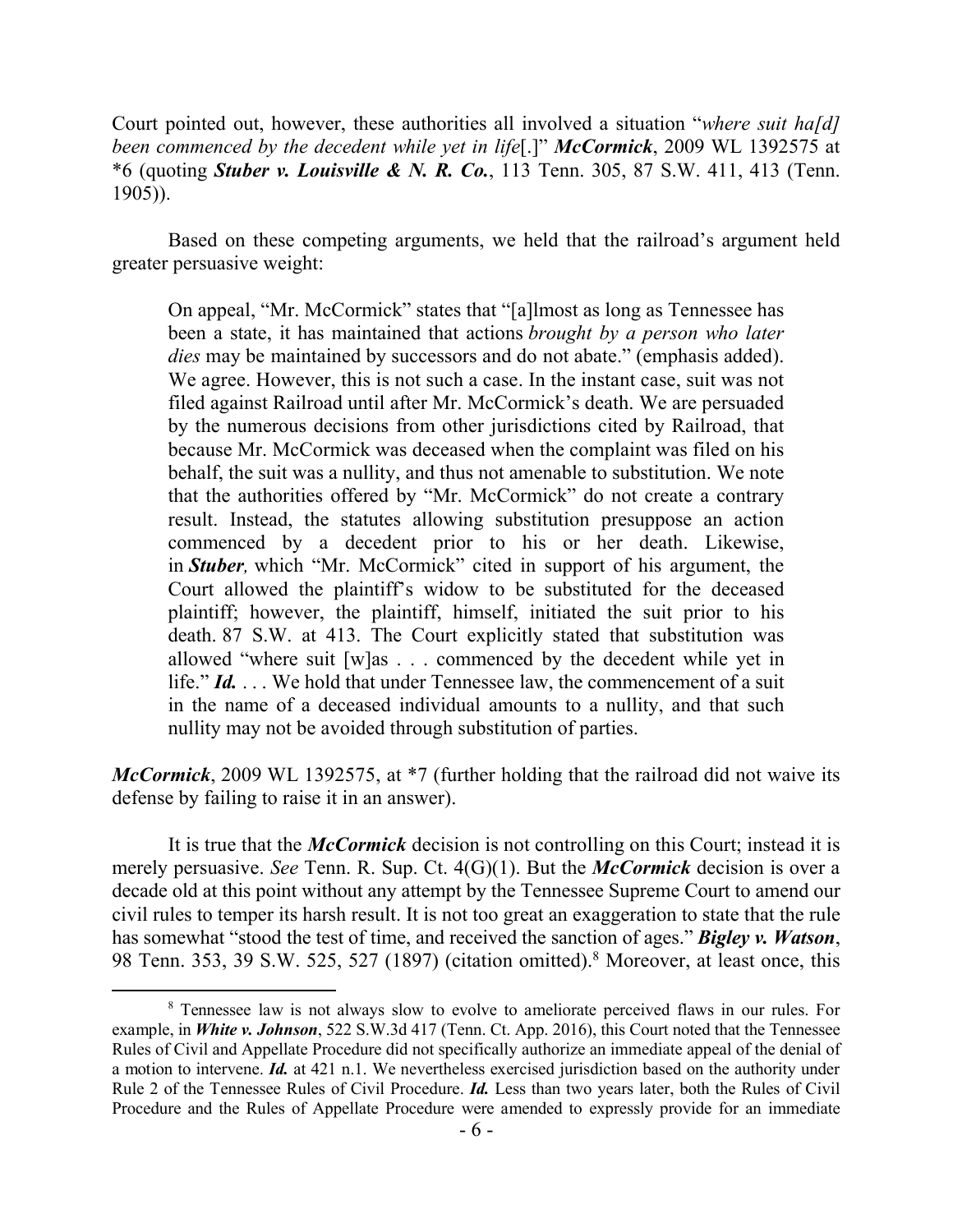Court has expressed some approval of the rule, noting that "[n]o question, such a filing [i.e., one in the name of a previously deceased party] would be a nullity under the *McCormick* decision." *Jones v. Martin*, No. W2019-02047-COA-R3-CV, 2020 WL 6821696, at \*3 (Tenn. Ct. App. Nov. 20, 2020). As a result, the *McCormick* decision is highly persuasive and, like the trial court, it will take much to convince us to apply a different rule.

Appellant's attempt to convince us to depart from *McCormick* is essentially twofold. On the one hand, Appellant contends that the modern trend is to move away from the nullity doctrine, as it is outdated and conflicts with the current rules of civil procedure. On the other hand, Appellant suggests that *McCormick* was incorrect from the start because it did not consider Tennessee Supreme Court precedent that purportedly mandates a contrary result.

In support of his first argument, Appellant cites *Fund Liquidation Holdings LLC v. Bank of Am. Corp.*, 991 F.3d 370 (2d Cir. 2021). In *Fund Liquidation*, two investment funds filed a class action lawsuit against several banks. *Id.* at 375. At the time of the filing of the complaint, however, the investment funds had been dissolved and were not then in existence. The complaint was instead being prosecuted by a separate entity, Fund Liquidation, that had been assigned the investment funds' claims. The banks filed a motion to dismiss, which the trial court granted on the basis that the complaint was a legal nullity. *Id.*

On appeal, the United States Court of Appeals for the Second Circuit framed the issues as follows: "(i) whether the dissolved entities possessed Article  $III[^9]$  standing when the case was initiated, and, if not, (ii) whether Fund Liquidation is nevertheless able to join the action through Rule 17." *Id.* In deciding the first question, the court first noted that the dissolved investment funds had "neither capacity to sue *nor* legal existence following their dissolution." *Id.* at 383. The dissolved funds therefore lacked standing to sue. *Id.* at 384.

But this was not the end of the inquiry for the Second Circuit. Instead, the court held that the lack of standing was not fatal "so long as a party with standing to prosecute the

appeal in this circumstance. *See Witt v. Witt*, No. E2017-00884-COA-R3-CV, 2018 WL 1505485, at \*6 (Tenn. Ct. App. Mar. 27, 2018) (discussing the amendments, which were adopted by the Tennessee Supreme Court on January 8, 2018 and went into effect on July 1, 2018).

<sup>&</sup>lt;sup>9</sup> Article III standing was defined as requiring the following elements:

<sup>(</sup>i) the plaintiff must have suffered an injury in fact that is concrete and particularized as well as actual or imminent; (ii) there must be a causal connection between the injury and the conduct complained of; and (iii) it must be likely that the injury will be redressed by a favorable judicial decision.

*Id.* at 381 (quotation marks, citations, and ellipsis omitted).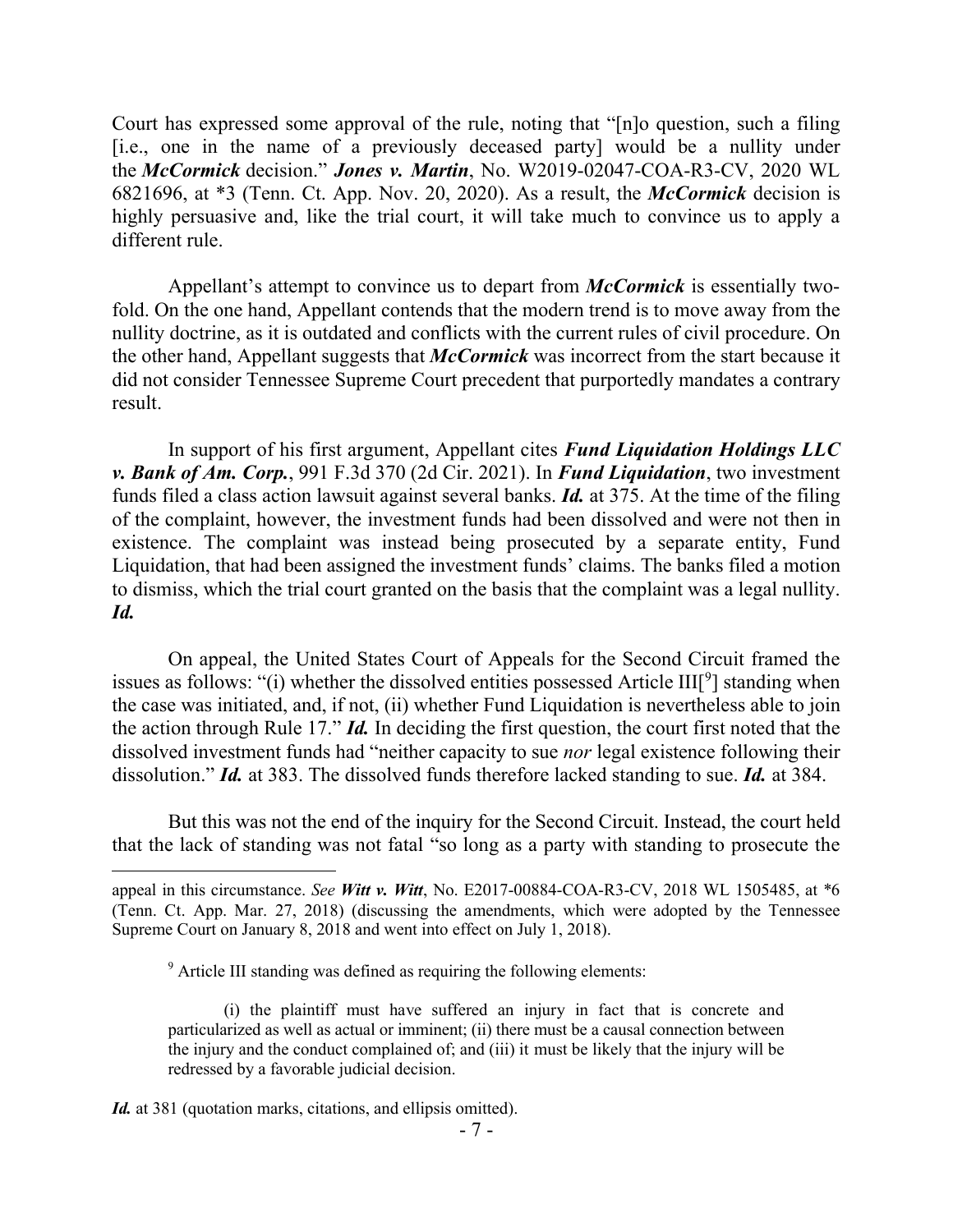specific claim in question exists at the time the pleading is filed." *Id.* at 386. In support of that view, the court first noted that the circuit had never adopted the nullity doctrine. *Id.* at 387 (noting that language in prior cases that offered "some support" for the doctrine was merely dicta). In reaching this result, the Second Circuit considered the evolution of pleading practice to be less restrictive, as well as the allowance under Rule 17(a) of the Federal Rules of Civil Procedure for the real party in interest to be substituted for the plaintiff in an action. *See* Fed. R. Civ. P. 17(a)(3) ("The court may not dismiss an action for failure to prosecute in the name of the real party in interest until, after an objection, a reasonable time has been allowed for the real party in interest to ratify, join, or be substituted into the action. After ratification, joinder, or substitution, the action proceeds as if it had been originally commenced by the real party in interest."). Importantly, the court noted that to hold that the filing was a nullity would be to conflict with "the directive" of Rule 17(a) that a case not be dismissed until time has passed for the real party in interest to be substituted. *Fund Liquidation*, 991 F.3d at 388. So the court held that the failure was not in jurisdiction, but in the allegations of jurisdiction, which could be corrected. *Id.* at 388–89 ("When viewed this way, filing a complaint in the name of a deceased or nonexistent nominal plaintiff is akin to an error in the complaint's *allegations* of jurisdiction. And it is well-understood that a plaintiff may cure defective jurisdictional allegations, unlike defective jurisdiction itself, through amended pleadings.").

Finally, the court considered the "thornier issue" of "whether a complaint filed in the name of a non-existent entity, on behalf of an unidentified real party in interest, meets the requirement that 'the party invoking jurisdiction ha[ve] the requisite stake in the outcome when the suit [i]s filed.'" *Id.* at 389 (quoting *Davis v. FEC*, 554 U.S. 724, 734, 128 S.Ct. 2759, 171 L.Ed.2d 737 (2008)). The court answered this question in the affirmative. First, it noted that in other contexts, federal courts ignore nominal plaintiffs in favor of the real party in interest. *Id.* (citing *St. Paul Fire & Marine Ins. Co. v. Universal Builders Supply*, 409 F.3d 73, 80–81 (2d Cir. 2005) (concerning diversity jurisdiction)). Moreover, the court concluded that the substituted party is the "functional equivalent" of the nominal party. The court also noted that in certain instances "subject matter jurisdiction can even be obtained after a case's initiation and given retroactive effect through procedural rules." *Id.* at 390 (citing cases). *But see id.* at 389 (citing *Lujan v. Defs. of Wildlife*, 504 U.S. 555, 571 n.5, 112 S. Ct. 2130, 2142, 119 L. Ed. 2d 351 (1992) (explaining that "standing is to be determined as of the commencement of suit")). Finally, the Second Circuit rejected the argument that no "action" was initiated without a proper plaintiff, noting that commencement of an action is "something that exists independent of subject-matter jurisdiction." *Id.* at 391 (citing Fed. R. Civ. P. 3 (noting that a civil "action" is commenced by the filing of a complaint); Fed. R. Civ. P. 12(h)(3) ("If the court determines at any time that it lacks subject-matter jurisdiction, the court must dismiss the *action*.") (emphasis added)). So the court held that the real party in interest could be substituted even where the party that initiated the suit lacked legal existence at commencement.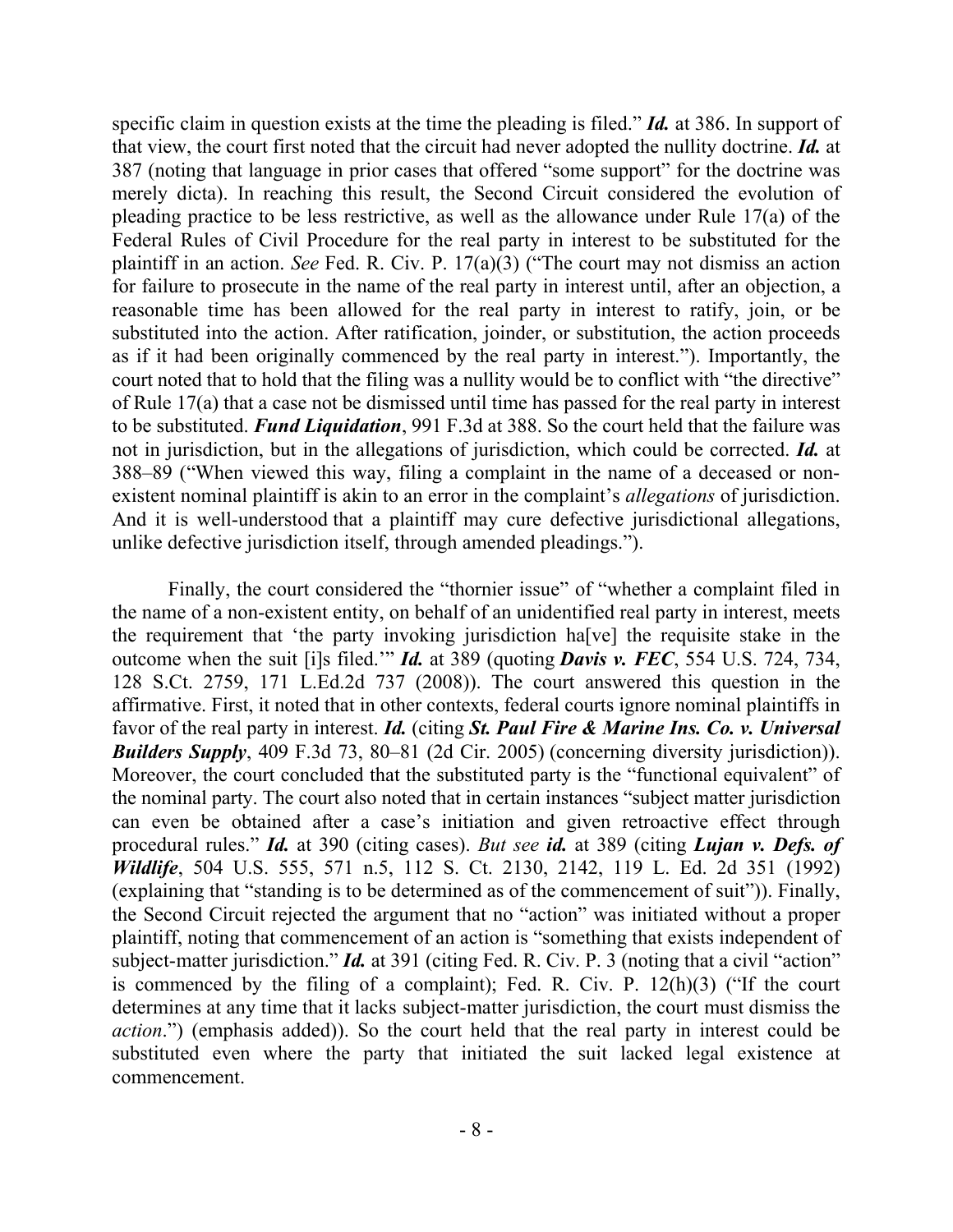The court admitted, however, that this was a minority viewpoint. *See id.*  ("Admittedly, this is not a view adopted by many courts. The far more common view is the so-called 'nullity doctrine' exemplified by *Zurich Insurance Co. v. Logitrans, Inc.*, 297 F.3d 528 (6th Cir. 2002), which says that a case initiated in the name of a plaintiff that lacks standing is an incurable nullity."). But it concluded that under Article III, it was not required to adopt the harsher rule.

Appellees strongly dispute that *Fund Liquidation* provides any support for reversal in this case. For one, the particular question at issue in *Fund Liquidation* involved Article III standing, an issue peculiar to federal law and not at all at issue here. Under that framework, the Second Circuit held that "[b]ecause one elemental precondition for meeting the case-or-controversy requirement is a claimant with standing, it must be that the nonexistence of the supposed claimant is a problem of constitutional magnitude[.]" *Fund Liquidation*, 991 F.3d at 383 n.7 (citation omitted). No party to this case asserts that we are similarly dealing with any constitutional requirements.

Moreover, while the *Fund Liquidation* court stated its holding in a broad manner, Appellees assert that the situation presented in that case was quite different. In *Fund Liquidation*, an entity whose legal existence had been dissolved assigned its right to prosecute its claim to another entity. *Id.* at 375. The wrong entity, however, was named as the plaintiff. Because there was no caselaw from the jurisdiction directly on point, the Second Circuit adopted a minority viewpoint that allowed the proper party to be substituted. Although we can speculate that the Second Circuit may come to the same conclusion in the situation of a complaint filed by a deceased person, the opinion simply does not address this situation. *Cf. Owens v. Truckstops of Am.*, No. 01A-01-9305-CV-00208, 1994 WL 115878, at \*11 (Tenn. Ct. App. Apr. 6, 1994), *aff'd as modified*, 915 S.W.2d 420 (Tenn. 1996) (Koch, J., concurring in part and dissenting in part) ("Judicial decisions are authority for the points actually decided."); *Harrison v. Wilkerson*, 56 Tenn. App. 188, 194–95, 405 S.W.2d 649, 652 (1966) ("It is axiomatic that an opinion in a former case is authority only for the points actually decided and that general expressions in the opinion are to be taken and understood as made in connection with the case under consideration. Language which was not decisive in the former decision is not binding as a precedent."). And unlike in the Second Circuit, in Tennessee there is caselaw that expressly adopts the majority viewpoint. Moreover, regardless of how analogous it may be, *Fund Liquidation* is simply not binding on this Court. *See Webb v. Nashville Area Habitat for Human., Inc.*, 346 S.W.3d 422, 430 (Tenn. 2011) (quoting *Harris v. Chern*, 33 S.W.3d 741, 745 n. 2 (Tenn. 2000) (noting that while federal decisions may be persuasive, they "are non-binding even when the state and federal rules are identical")).

Still, Appellant's assert that the underpinning of *Fund Liquidation*, Rule 17(a)'s real party in interest doctrine, is the same under Tennessee law. In particular, they cite Rule 17.01 of the Tennessee of Civil Procedure, which provides as follows: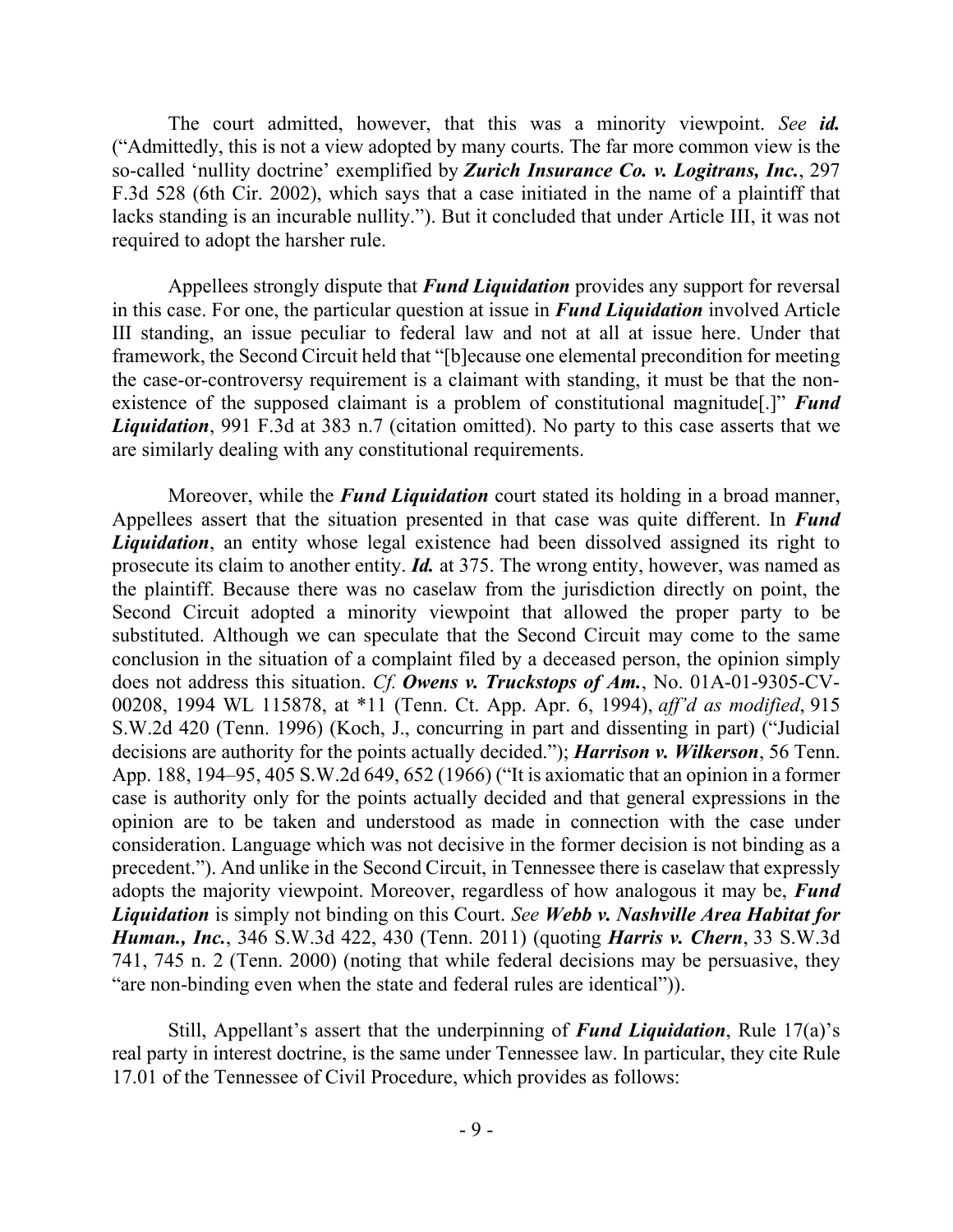Every action shall be prosecuted in the name of the real party in interest; but an executor, administrator, guardian, bailee, trustee of an express trust, a party to whose rights another is subrogated, a party with whom or in whose name a contract has been made for the benefit of another, or a party authorized by statute may sue in his or her own name without joining the party for whose benefit the action is brought; and when a statute so provides an action for the use or benefit of another shall be brought in the name of this State. No action shall be dismissed on the ground that it is not prosecuted in the name of the real party in interest until a reasonable time has been allowed after objection for ratification or commencement by, or joinder or substitution of, the real party in interest; and such ratification, joinder, or substitution shall have the same effect as if the action had been commenced in the name of the real party in interest.

Based on this rule and others contained in the Tennessee Rules of Civil Procedure, this Court has explained that "'[a] plaintiff may usually amend, under the relation back provision . . . to substitute or add as plaintiff the real party in interest.'" *Osborne Enterprises, Inc. v. City of Chattanooga*, 561 S.W.2d 160, 163 (Tenn. Ct. App. 1977) (quoting 35A C.J.S., Federal Civil Procedure, s 347, p. 531). And because Rule 17.01 is substantially similar to the federal Rule 17(a), cases citing the federal rule are persuasive as to how Rule 17.01 should be applied. *See Chapman v. King*, 572 S.W.2d 925, 928 (Tenn. 1978) (noting that Rule 17.01 "is, for practical purposes, identical to Rule 17(a) of the Federal Rules of Civil Procedure, so that, we may gain enlightenment from the decisions of the Federal courts construing Rule 17(a)").

Appellant's citation of Rule 17.01 brings them around to their second argument: that Tennessee caselaw predating *McCormick* requires a different result. Specifically, they assert that cases decided under Rule 17.01 indicate that the real party in interest may be substituted for even a non-existent party. For example, in *Chapman v. King*, 572 S.W.2d 925 (Tenn. 1978), the parents of a deceased pedestrian filed a wrongful death action on her behalf.<sup>10</sup> *Id.* at 926. The defendant filed a motion to dismiss on the basis that the deceased's husband, not her parents, was the proper plaintiff. The trial court agreed and dismissed the action. *Id.* 

Our supreme court agreed that the complaint should not have been brought by the parents, but disagreed that dismissal was the proper remedy. Instead, the court held that Rule 17.01, coupled with the liberality exercised in wrongful death cases, compelled the contrary result. As the court explained, "the reason for this liberal policy in wrongful death

<sup>&</sup>lt;sup>10</sup> The complaint designated the plaintiff as "Ann Vanderpool, Deceased, by next friend Mr. & Mrs. Robert Vanderpool, father and mother, etc." *Id.* The Tennessee Supreme Court held that the complaint was properly construed as a wrongful death action filed by the parents, as it did not appear to be disputed by either the parties or the trial court. *Id.*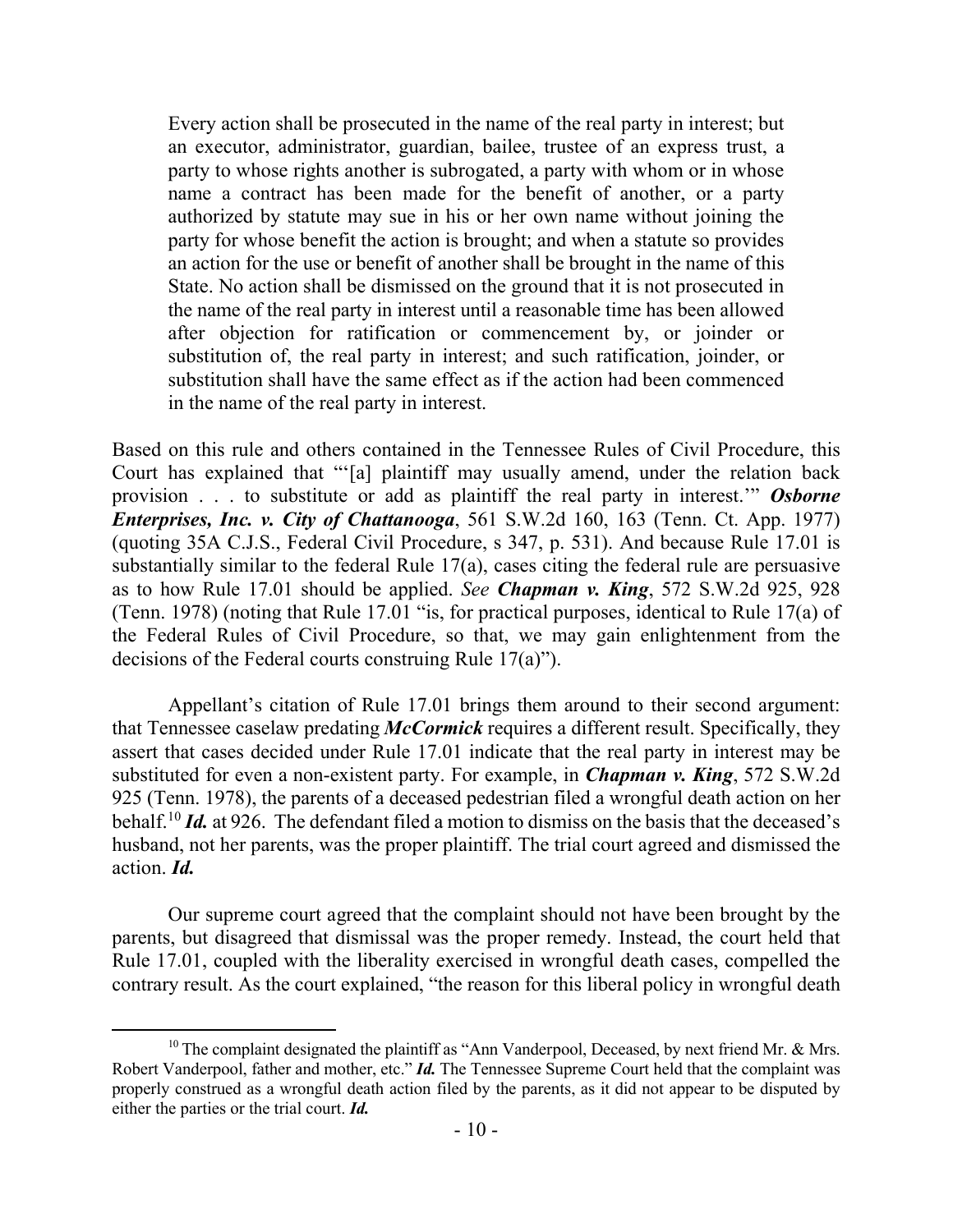cases has been the fact that the cause of action is not changed by the substitution of the proper party plaintiff for the improper plaintiff, . . . and that such a substitution does not prejudice the defendant who has had notice, from the beginning of the suit, of the nature of the cause of action and that it was being pressed against him." *Id.* at 928. Thus, while the court allowed the substitution in that case, it cautioned that substitution should not be allowed "in the name of fictitious parties in the hope that at a later time the attorney filing the action may discover the real parties to the action.'" *Id.* at 929 (quoting *Wright and Miller, Federal Practice and Procedure*, Vol. VI, Section 1555, page 704, at page 707).

The Court reached the same result in *Goodloe v. Puckett*, 194 Tenn. 647, 254 S.W.2d 745 (Tenn. 1953). In *Goodloe*, the plaintiff brought an action on certain promissory notes as the administratrix of her husband's estate. *Id.* at 648. At the time the claim was filed, however, the estate had been closed and the plaintiff discharged as administratrix. The defendant filed a motion to dismiss the action on this basis. *Id.* In response, the plaintiff filed a motion to amend her complaint to strike the reference to herself as administratrix. The trial court eventually granted the defendant's motion to dismiss. *Id.* at 648–49.

The Tennessee Supreme Court reversed. Although *Goodloe* pre-dated the Tennessee Rules of Civil Procedure, the court relied upon a statute with a similar rule providing that an action should not be dismissed, but may be amended "to have the proper parties before the court[.]" *Id.* at 745 (quoting Tenn. Code § 8619). As an initial matter, the Court held that the fact that the plaintiff had sued in her capacity as administratrix did "not in any way effect the liability of the defendant upon these notes." *Id.* at 746. Moreover, the change from the plaintiff as administratrix to individual owner "added no new party and made no change in the cause of action." Under either circumstance, the plaintiff was "the only real party in interest." As a result, the court held that the plaintiff's motion to amend the complaint to strike the reference to the estate should have been allowed. *Id.* Appellant asserts that *Goodloe* stands for the proposition that real parties in interest should be allowed to be substituted for even non-existent plaintiffs.

Rule 17.01 was not cited in *McCormick*. Neither was *Goodloe* nor *Chapman*. Appellant essentially contends that proper review of these authorities reveals that the logic in *McCormick* was flawed. We note, however, that at least one of the cases cited in the *McCormick* decision analyzes that jurisdiction's version of Rule 17. *See Mathews*, 284 S.E.2d at 635 (citing a Georgia statute that contains nearly identical language to Rule 17.01, but rejecting the argument that this rule provides support for substitution for a deceased plaintiff); *see also Campbell*, 2008 WL 145048, at \*1 (citing Fed. R. Civ. P. 17); *Adelsberger*, 58 Fed. Cl. at 619 (same); *Banakus*, 290 F. Supp. 259, 260 (S.D.N.Y. 1968) (same).

Moreover, some courts have more recently rejected arguments that Rule 17 alters the nullity doctrine in this circumstance. For example, in *Garlock Sealing Techs., LLC v. Pittman*, No. 2008-IA-01572-SCT, --- So.3d ---, 2010 WL 4009151, at \*4 (Miss. Oct. 14,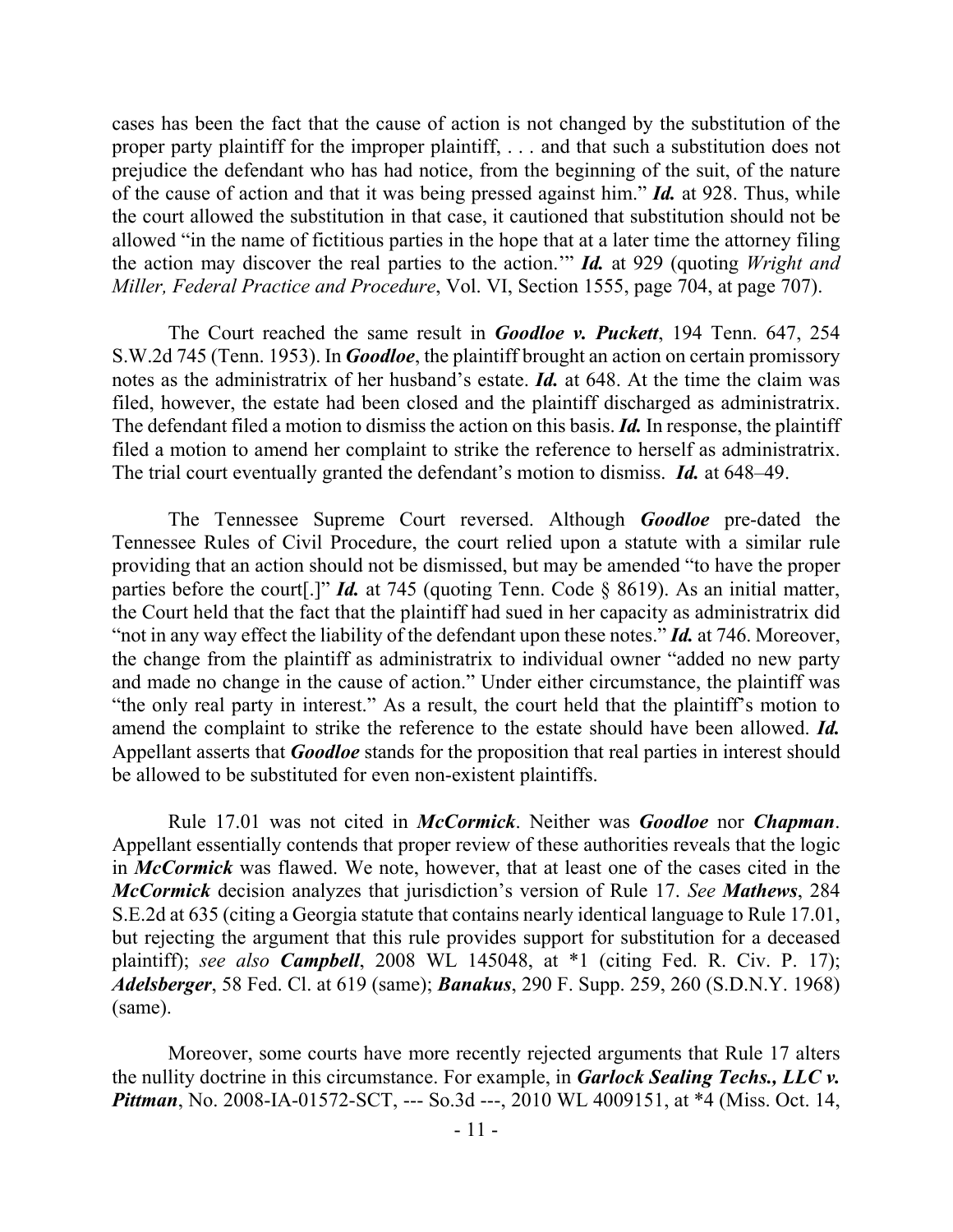$2010$ ,<sup>11</sup> the appellant argued that Rule 17(a) of the Mississippi Rules of Civil Procedure allowed her to be substituted as the plaintiff in a suit that was mistakenly filed in the name of a deceased plaintiff. In particular, the appellant cited a federal decision that allowed substitution of a deceased plaintiff's estate in a wrongful death action, *Esposito v. United States*, 368 F.3d 1271 (10th Cir. 2004). *Esposito* involved a wrongful death action that was filed in the name of the deceased. *Id.* at 1272. Obviously, at the time it was filed, the named plaintiff had died. The federal district court dismissed the suit for lack of subject matter jurisdiction. *Id.* at 1272–73. On appeal, the United States Circuit Court for the Tenth Circuit considered whether the suit was a nullity or whether the deceased's wife could be substituted as the plaintiff. According to the Tenth Circuit, however, federal Rule 17(a) did not require that the plaintiff have the capacity to sue and that Rule 17(a) allowed for substitution. *Id.* at 1277–78.

A closely divided Mississippi Supreme Court ultimately came to a different conclusion than the one reached by the *Esposito* court. To begin, the Mississippi Supreme Court noted that Mississippi's version of Rule 17 was "the same as federal rule 17(a)," and therefore interpretations of the federal rule were persuasive authority. *Garlock*, 2010 WL 4009151, at \*5. Moreover, the Mississippi high court characterized the decision in *Esposito* as "well-reasoned and tenable<sup>[1]</sup>. But the court held that "it is not the only plausible interpretation of Rule 17(a)" nor was it the interpretation "that best comports with [Mississippi] law." *Id.* Instead, the Mississippi Supreme Court concluded that the filing by a deceased plaintiff was still a nullity.

In reaching this result, the court explained,

¶ 25. *Esposito* correctly notes that nothing in Rule 17(a) requires that the original plaintiff have the capacity to sue. *Id.* at 1277. Yet capacity is not really the issue in a case like the one before us. "Capacity to sue" relates to a party's right to litigate. *Glickstein v. Sun Bank/Miami, N.A.*, 922 F.2d 666, 670 (11th Cir. 1991), *abrogated on other grounds by Saxton v. ACF Indus., Inc.*, 254 F.3d 959, 963 (11th Cir. 2001) (quoting 6A C. Wright, A. Miller & M. Kane, *Federal Practice and Procedure* § 1542, at 327 (2d ed. 1990)); *Iowa Coal Mining Co., Inc. v. Monroe County*, 555 N.W.2d 418, 428 (Iowa 1996) (quoting 59 Am.Jur.2d *Parties* § 24, at 410 (1987)). It has reference to legal disability, such as infancy or mental incompetency. *Iowa Coal*, 555 N.W.2d at 428 (quoting 59 Am.Jur.2d *Parties* § 24, at 410). Our

<sup>&</sup>lt;sup>11</sup> It is unclear why *Garlock* remains unreported more than a decade after it was decided. More recently, the Mississippi Court of Appeals relied on Garlock to hold that a complaint was nullity that Rule 17 was unable to correct. *See Nungesser Indus. LLC v. City of Jackson*, No. 2018-CA-00908-COA, 2019 WL 6711653, at \*4 (Miss. Ct. App. Dec. 10, 2019). Regardless, *Garlock* is no more than persuasive authority to us. *See Premium Fin. Corp. of Am. v. Crump Ins. Servs. of Memphis, Inc.*, 978 S.W.2d 91, 93 (Tenn. 1998).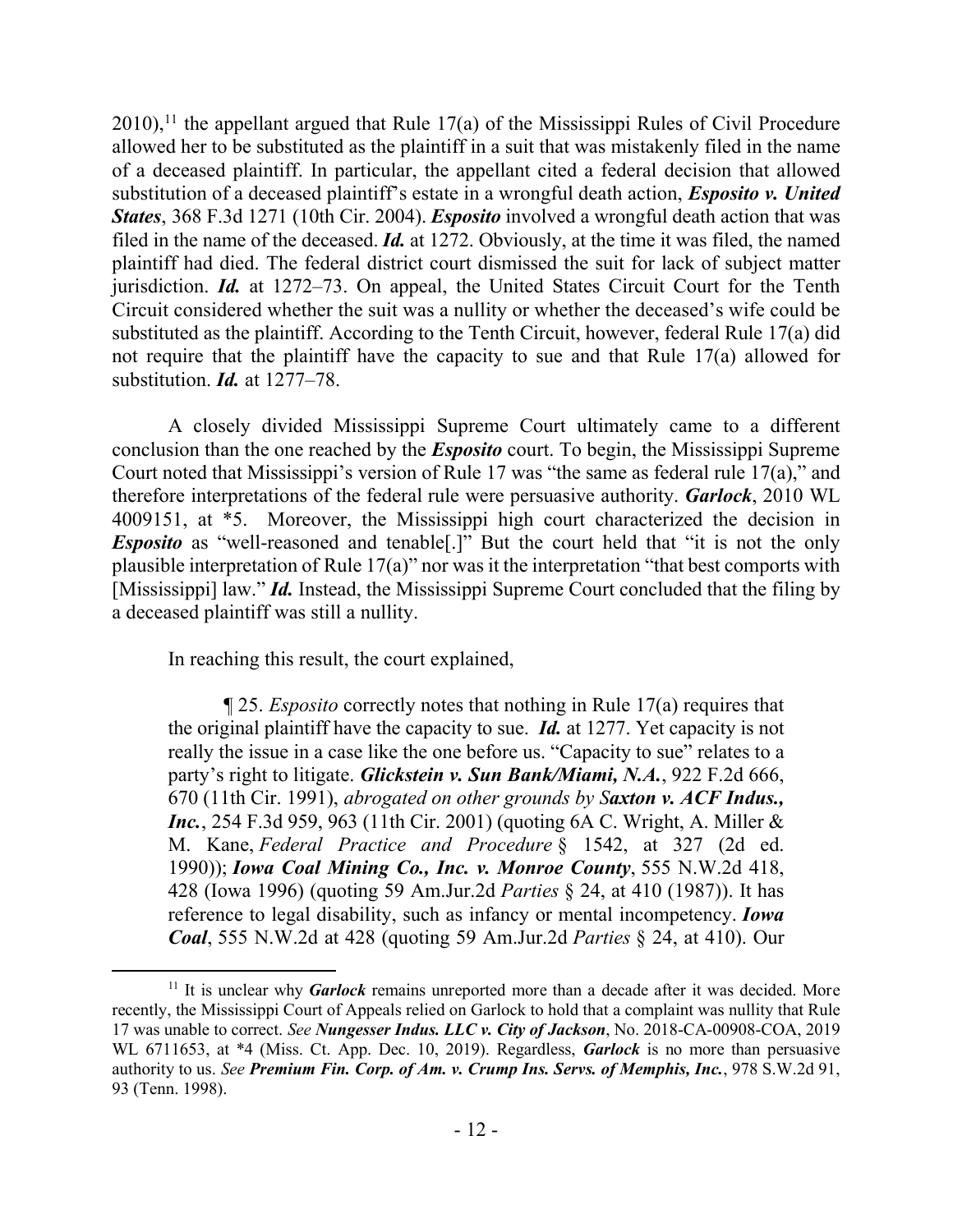concern, rather, is a distinct but closely related concept: legal existence. *See Iowa Coal*, 555 N.W.2d. at 428 (noting that capacity to sue is distinct but closely allied to legal existence) (quoting 59 Am.Jur.2d *Parties* § 24, at 410). Legal existence is a basic threshold; it serves as a prerequisite for having capacity to sue. *See Adelsberger*, 58 Fed.Cl. at 618 (citations omitted). Legal existence means, at a minimum, that the individual suing is alive.

 $\parallel$  26. Even conceding that Rule 17(a) does not speak to whether the original plaintiff must have capacity to sue, it necessarily presupposes that the plaintiff filing suit legally exists. The rule provides that "[e]very *action* shall be prosecuted in name of the real party in interest," and that "[n]o *action* shall be dismissed on the ground that it is not prosecuted in the name of the real party in interest until a reasonable time has been allowed after objection ... for substitution[ ] of the real party in interest. . . ." Miss. R. Civ. P. 17(a) (emphasis added). The rule thus takes for granted or presumes that a valid "action" exists. *See* Miss. R. Civ. P. 17(a); *Mathews*, 284 S.E.2d. at 635–36 (interpreting a statute similar to Rule 17(a) in like manner); *Gregory* [*v. DiCenzo*], 713 A.2d [772,] 773 [(R.I. 1998)] (construing Rule 17 of Rhode Island's Superior Court Rules of Civil Procedure in a similar fashion). But, as we have already discussed, no "action" exists where the original complaint is filed by a dead person. Such complaints are null and void from the outset. In short, without a live person initiating suit, there can be no action; and without an action, substitution cannot be had under Rule 17(a).

¶ 27. We find that Rule 17(a) does not allow [the widow] to be substituted as a party. Because the December 2002 complaint was a nullity, a valid action was never commenced. And where a valid action does not exist, Rule 17(a) does not apply.

*Garlock*, 2010 WL 4009151, at \*5–6.<sup>12</sup> The same reasoning employed by the *Garlock* court—that a deceased plaintiff has no legal existence to initiate an action—has been employed by at least one other court under similar circumstances. *See In re Asbestos Prod. Liab. Litig. (No. VI)*, 311 F.R.D. 152, 155 (E.D. Pa. 2015) ("The Court finds that these suits are nullities ab initio due to the deceased Plaintiffs' lack of legal existence, thus, Rule 17 never becomes relevant.").

Like the Mississippi Supreme Court, we must conclude that the continued application of the nullity doctrine in this context best comports with Tennessee law. As an

 $12$  The Mississippi Supreme Court came to this conclusion despite the fact that its procedural rules provide as follows: "Whenever it appears by suggestion that the parties or otherwise that the court lacks jurisdiction of the subject matter, the court shall dismiss the *action* or transfer the action to the court of proper jurisdiction." Miss. R. Civ. P. 12(h)(3) (emphasis added); *see also* Miss. R. Civ. P. 3(a) ("A civil *action* is commenced by filing a complaint with the court.") (emphasis added).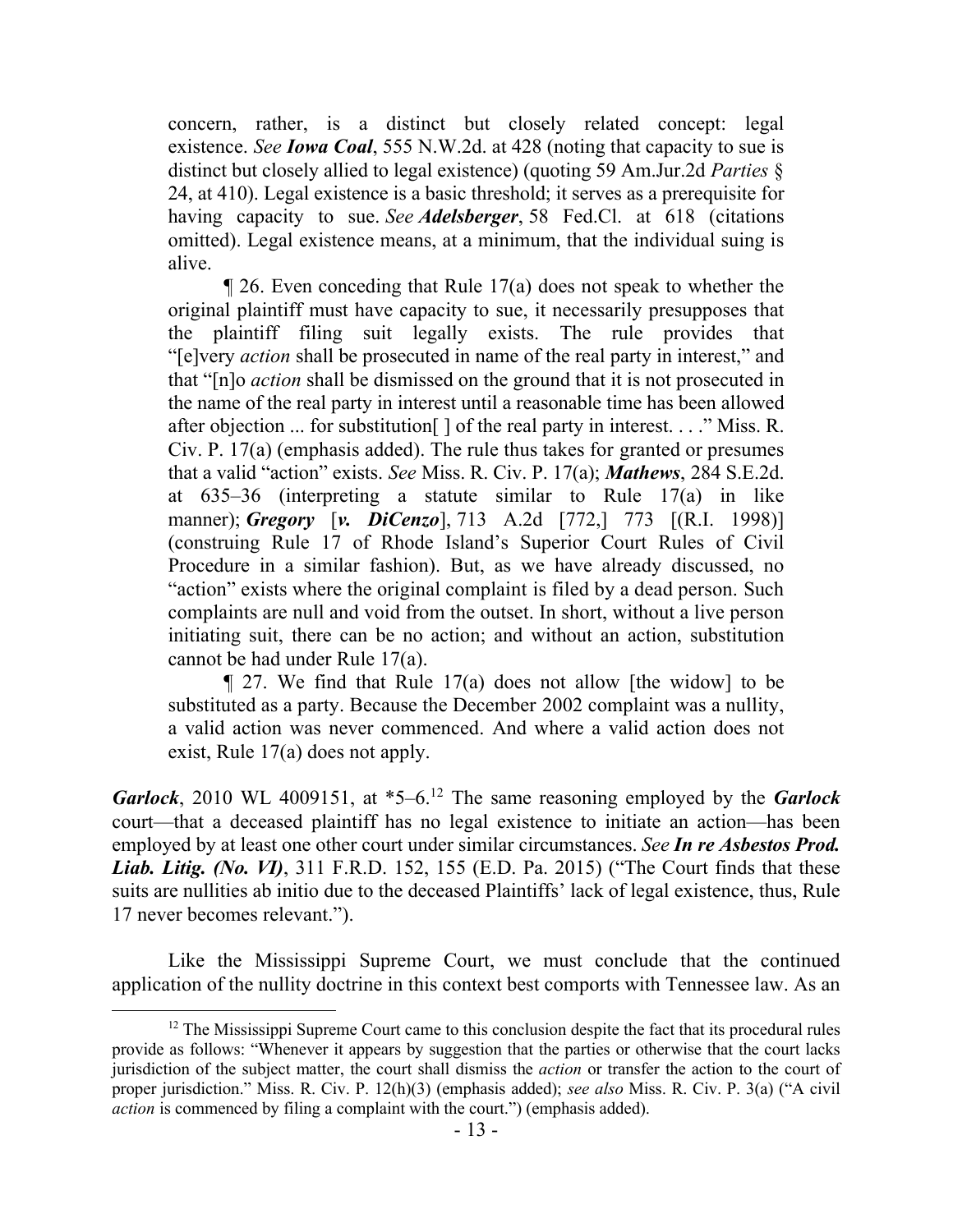initial matter, we note that many of the cases relied on by Appellant involve different contexts that what is presented here. Indeed, none of the appellate court opinions cited by Appellant in support of his position involve a personal injury complaint filed by a deceased plaintiff. *But see Marcus*, 586 N.E.2d at 698 (discussed in detail, *supra*).

Some instead involve wrongful death complaints. *See, e.g., Esposito*, 368 F.3d at 1272; *Chapman*, 572 S.W.2d at 926; *see also Foster v. St. Joseph Hosp.*, 158 S.W.3d 418 (Tenn. Ct. App. 2004); *Bell v. Nolan*, No. M2000-02684-COA-R3-CV, 2001 WL 1077956 (Tenn. Ct. App. Sept. 14, 2001); *Matthews v. Mitchell*, 705 S.W.2d 657 (Tenn. Ct. App. 1985). Of course, a defendant served with a complaint alleging that the plaintiff has died is on notice that the named plaintiff is not the individual prosecuting the claim by virtue of the very nature of a wrongful death action. Moreover, the Tennessee Supreme Court has stated that litigants should be given leeway to determine the proper plaintiff in a wrongful death action due to the confusion engendered by that situation. *Chapman*, 572 S.W.2d at 928. The same liberality has simply not been extended to personal injury complaints.<sup>13</sup>

Other cases involve complaints filed by parties who were not the real party in interest, but not complaints filed by deceased individuals. *See, e.g., Fund Liquidation*, 991 F.3d at 993; *Goodloe*, 254 S.W.2d at 745–46. Indeed, the vast majority of these cases do not involve a plaintiff that arguably lacks complete legal existence.<sup>14</sup> *See. e.g., Foster*, 158 S.W.3d at 419 (involving a claim filed by relative who had been granted power of attorney by the decedent, rather than next of kin); *Bell*, 2001 WL 1077956, at \*1 (involving a complaint filed by the deceased parents rather than her surviving spouse); *Matthews*, 705 S.W.2d at 658 (involving two complaints filed by women who both claimed to be the deceased's widow); *Osborne*, 561 S.W.2d at 164 (finding that the trial court had not abused its discretion in allowing the plaintiff to amend its pleading to add a wholly owned subsidiary that owned the property at issue). As a result, the flaw in those cases rendered the complaints merely voidable. Indeed, in one of the above cases, the court noted that the defect was so slight that it had been cited "no caselaw from Tennessee indicating that [the original plaintiff] could not have prosecuted the claim to its conclusion absent an objection by the Defendants." *Foster*, 158 S.W.3d at 424. In contrast, there seems to be no dispute

<sup>13</sup> Another recent case involved a claim filed before an administrative medical review panel. *See Health & Hosp. Corp. of Marion Cnty. v. Dial*, 175 N.E.3d 310, 314 (Ind. Ct. App.), *transfer denied,* 178 N.E.3d 790 (Ind. 2021). The Indiana Supreme Court suggested that it may follow the nullity doctrine as to claims filed in its courts. *See id.* at 315 (citing Ind. T.R. 17(a); Ind. T.R. 25) ("The Trial Rules require a living plaintiff to file a complaint in state court. . . . If the plaintiff *subsequently* dies or becomes incompetent, then the plaintiff's successor in interest may be substituted for the plaintiff.") (emphasis added). But the court concluded that those rules were not applicable to a complaint filed before a medical review board.

<sup>&</sup>lt;sup>14</sup> In *Goodloe*, the plaintiff filed the case as administratrix of her deceased husband's estate. *Goodloe*, 254 S.W.2d at 745–46. Arguably, because the estate was closed, the administratrix lacked legal existence. The *Goodloe* court, however, discussed this as an issue of capacity, rather than legal existence. Moreover, the Opinion does not address the nullity doctrine.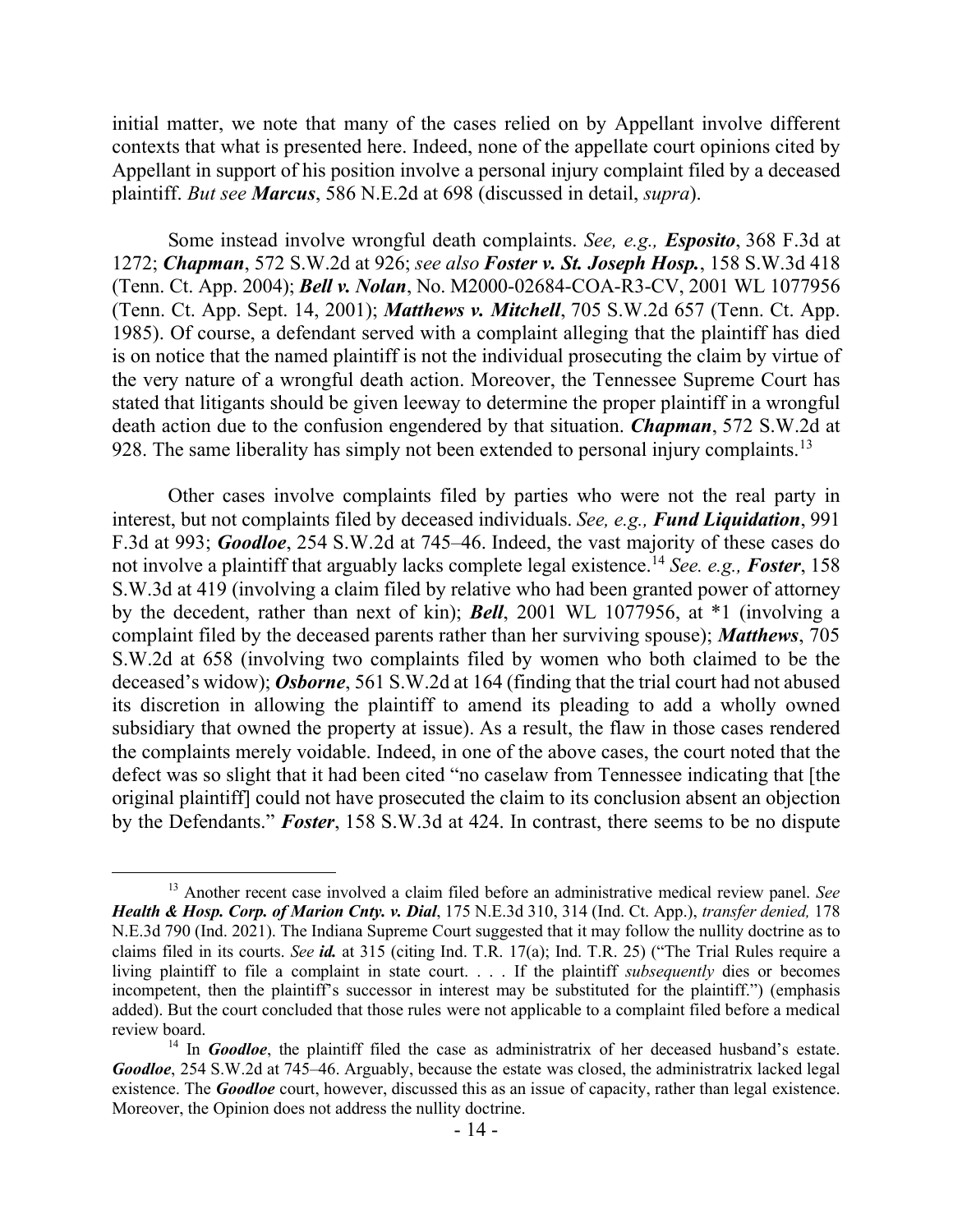in this case that a case simply cannot be prosecuted by a deceased individual.<sup>15</sup> *See generally* Tenn. R. Civ. P. 25 (governing substitution of "proper parties" when a party dies).

Instead, the cases that most closely resemble the facts of this case have generally concluded that the filing was a nullity, often because the plaintiff's lack of legal existence rendered the complaint void. *See, e.g, Mathews*, 284 S.E.2d at 635; *Garlock*, 2010 WL 4009151, at \*5–6; *Gregory*, 713 A.2d at 773; *McCormick*, 2009 WL 1392575, at \*7. And even the Second Circuit noted that this was the majority viewpoint. *See Fund Liquidation*, 991 F.3d at 388: *see also In re Engle Cases*, No. 3:09-CV-10000-J-32, 2013 WL 8115442, at \*2 (M.D. Fla. Jan. 22, 2013), *aff'd,* 767 F.3d 1082 (11th Cir. 2014)<sup>16</sup> (citing *In re Aredia & Zometa Prods. Liab. Litig.,* No. 3-06-MD-1760, 2012 WL 2015791, at \* 1–2 (M.D. Tenn. June 5, 2012) (dismissing action filed by a deceased plaintiff); *Mizukami v. Buras*, 419 F.2d 1319, 1320 (5th Cir. 1969); *Banakus v. United Aircraft Corp.,* 290 F.Supp. 259, 260 (S.D.N.Y. 1968) (same); *Garlock,* 2010 WL 4009151, at \*3–4 (same); *McCormick*, 2009 WL 1392575, at \*1, 4 (same); *Campbell v*, 2008 WL 145048, at \*1 (same); *Armes v. Thompson*, 222 S.W.3d 79, 85 (Tex. App. 2006) (same)); *see also* 67A C.J.S. Parties § 9 ("In every action, there must be a real plaintiff who is a person in law and is possessed of a legal entity or existence as a natural, artificial, or quasi-artificial person. A suit brought in the name of that which is not a legal entity is a mere nullity.").

Our conclusion is further buttressed by the fact that it comports with other Tennessee law recognizing that an illegal filing can constitute a nullity that does not properly invoke the court's jurisdiction. Indeed, it has long been the law in Tennessee that "[p]roceedings in a suit by a person not entitled to practice are a nullity." *Bivins v. Hosp. Corp. of Am.*, 910 S.W.2d 441, 447 (Tenn. Ct. App. 1995) (citing 7 C.J.S. Attorney and Client § 31, p. 869, n. 13). The case of the *Elm Children's Educ. Tr. v. Wells Fargo Bank, N.A.*, 468 S.W.3d 529 (Tenn. Ct. App. 2014), illustrates this point. In *Elm*, a notice of appeal was purportedly filed on behalf of the plaintiff trust. *Id.* at 530. The notice, however, was signed only by the trustee, a non-attorney.<sup>17</sup> *Id*. The Court of Appeals therefore, sua sponte, raised the question of "whether the Notice of Appeal signed by the non-attorney trustee on behalf of the purportedly *pro se* Trust properly invoked the jurisdiction of this Court." *Id.* at 531. After concluding that the non-attorney trustee could not represent the separate entity of the trust, the court dismissed the action on the basis of lack of subject matter jurisdiction because "the Notice of Appeal in this case was not signed by an attorney,

<sup>&</sup>lt;sup>15</sup> For example, during oral argument on Appellee's motion, counsel for Appellant explained as follows: "And so, our position is not that you can file a lawsuit on behalf of a dead person. You cannot, it's a nullity, they're absolutely correct about that." Counsel went on to argue, however, that Appellees waived their objection.

<sup>&</sup>lt;sup>16</sup> The United States Court of Appeals affirmed the district's court's finding that the claims were not viable on different grounds. It specifically avoided consideration of "the nullity theory." 767 F.3d at 1108 n.30.

<sup>&</sup>lt;sup>17</sup> The trustee had practiced as an attorney, but had been disbarred. *Id.*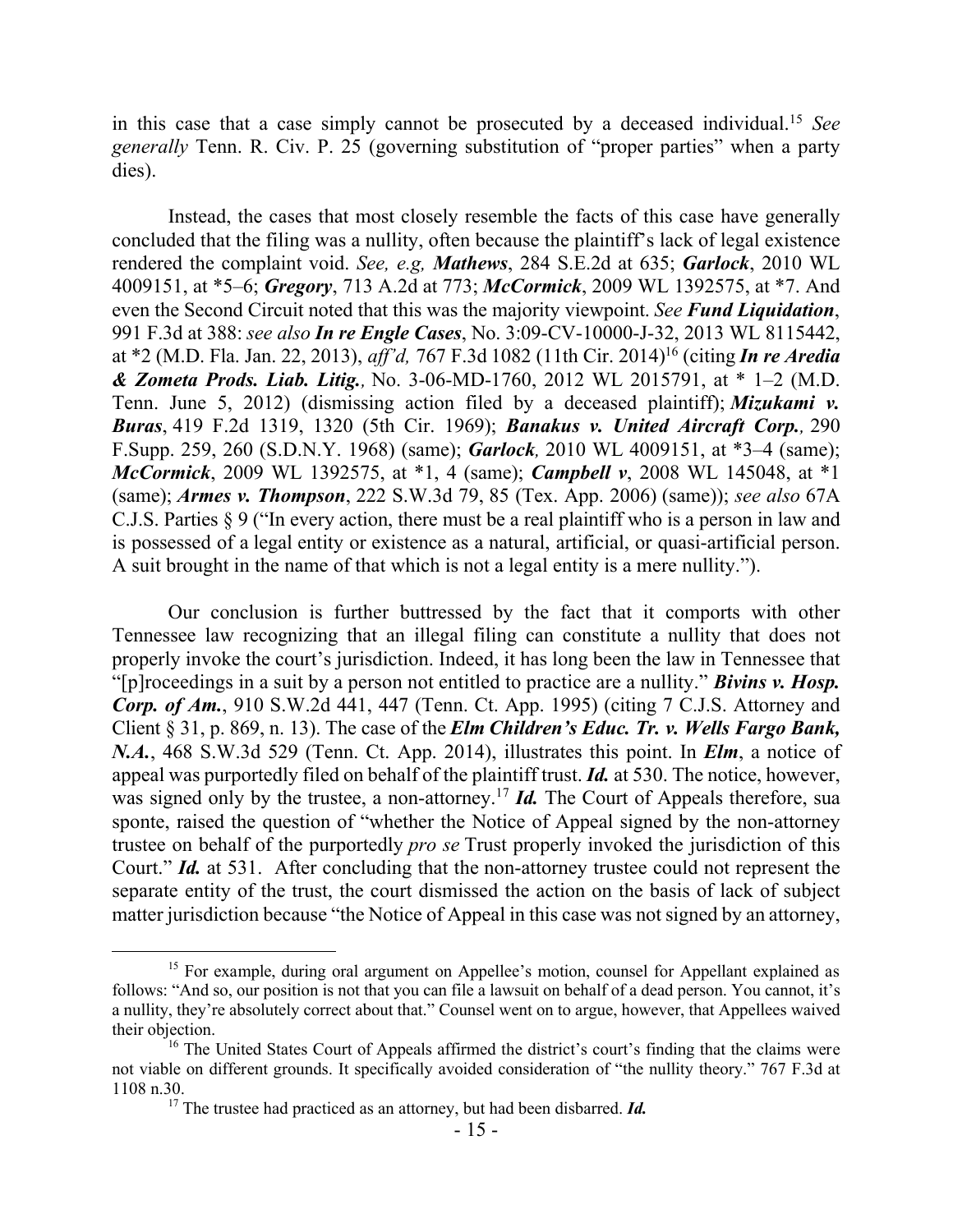the Notice of Appeal was insufficient to initiate an appeal on behalf of the Trust." *Id.* at 533.

The same holds true for a complaint filed by a non-attorney purportedly on behalf of another. For example, in *Vandergriff v. ParkRidge E. Hosp.*, 482 S.W.3d 545, 554 (Tenn. Ct. App. 2015), the parents attempted to file a pro se complaint related to the personal injuries of their minor daughter. *Id.* at 549–50. The trial court dismissed the claims filed on behalf of the daughter as barred by the statute of repose. *Id.* at 550.

We affirmed the dismissal of the child's claims on a different basis: that the complaint filed by her pro se parents was a nullity. First, we concluded that while the parents could sue on behalf of their minor child, they could not file complaints on her behalf, as that constituted the unauthorized practice of law. *Id.* at 553. As a result, we concluded that the complaint filed on the child's behalf was void and a nullity. *Id.* at 554. As to the effect of that holding, the court explained:

Something that is "void" has no legal effect. *See Black's Law Dictionary* 1349 (9th ed. 2010). Another legal dictionary defines "void" as "absolutely null," going on to describe an order that is "void ab initio" as "that which is void in the beginning, [which] cannot be cured by waiver, acquiescence or lapse of time." Bryan A. Garner, *A Modern Legal Dictionary* 920 (2d ed. 2005).

*Vandergriff*, 482 S.W.3d at 554. And "[b]ecause the complaint was void as to [the child's] claims, it was insufficient to commence an action on her behalf, and neither [the child] nor her claims were properly before the trial court." *Id.* In support of this holding, the court cited *Tate v. Ault*, 771 S.W.2d 416, 419 (Tenn. Ct. App. 1988), which held that a judgment is void if the court rendering it lacked jurisdiction over the subject matter or the parties.

Thus, *Elm* and *Vandergriff* confirm that a filing by a non-attorney that purports to represent another person or entity is not sufficient to vest the court with jurisdiction over the claim. The situation here is highly analogous: a complaint is filed by a plaintiff that has no legal existence, and therefore no right to do so. In other words, like a complaint involving the unauthorized practice of law, the complaint suffers from a fundamental illegality. In either situation, a complaint with no legal effect has been filed. And under these circumstances, the action is void and "cannot be cured." *Vandergriff*, 482 S.W.3d at 554.

Like the Mississippi Supreme Court, we agree that the cases that come to a different conclusion are well-reasoned and their conclusions defensible. But unlike the Second Circuit, this Court was not presented this issue on a fresh slate. More than a decade ago, this Court concluded that the nullity doctrine, a doctrine that courts today still recognize as the majority viewpoint, was most consistent with Tennessee law. After analyzing the law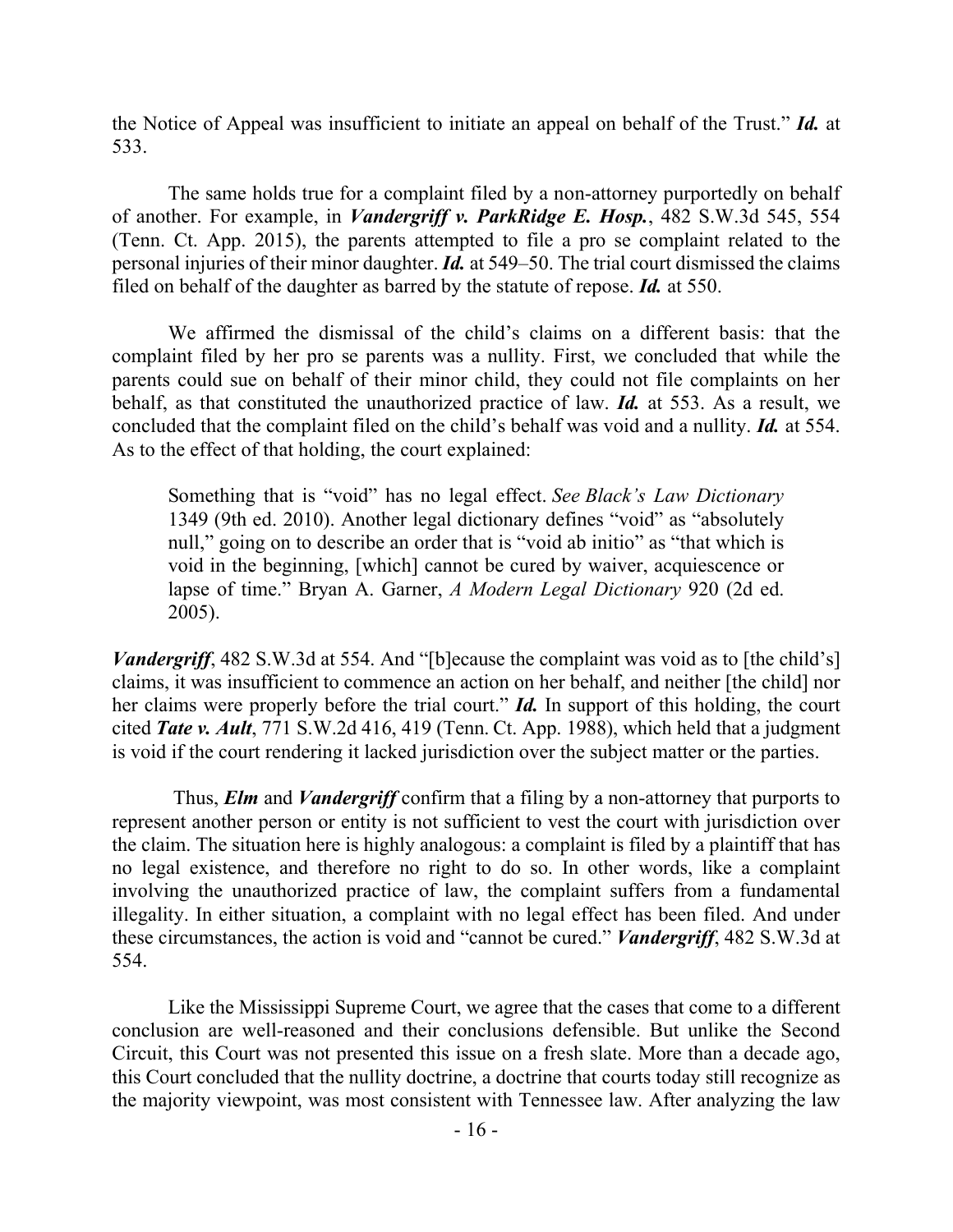on this issue, we must conclude that the *McCormick* court was correct to characterize this action as a nullity. And as a nullity, there is nothing to be amended. The substitution of Appellant as the plaintiff therefore cannot relate back.

#### **B.**

Appellees next assert that Appellees waived any objection to the substitution when they consented to Appellant being substituted as plaintiff. According to Appellant, *McCormick* itself confirms that a defense based on lack of capacity can be waived. *See McCormick*, 2009 WL 1392575, at \*8 (citing Tenn. R. Civ. P. 12.08) ("Tennessee Rule of Civil Procedure 12.02 allows a party to raise incapacity as a defense either in its answer or in a pre-answer motion. Furthermore, Rule 12.08 provides that '[a] party waives all defenses . . . which the party does not present either by motion as hereinabove provided, or, if the party has made no motion, in the party's answer or reply, or any amendments thereto[.]'"). We respectfully disagree for a number of reasons.

First, we note that even the express language of *McCormick* belies Appellant's argument. Specifically, while *McCormick* does entertain the waiver of capacity argument of the plaintiff, it ultimately concludes that "we find that an objection based on the fact that the plaintiff was deceased when the complaint was filed *can be raised at any time during the proceedings*, in any appropriate manner[.]" *Id.* at \*8 (emphasis added) (citations and internal quotation marks omitted). Moreover, since the decision in *McCormick*, Rule 12.08 was amended to state that a defense based on lack of capacity may be raised as late as "at the trial on the merits." Tenn. R. Civ. P. 12.08. Thus, even a lack of capacity defense is not waived by failing to raise it pre-trial.

Of course, we agree that Appellants here did more than simply fail to object, they acquiesced in the substitution of Appellant for Mrs. Owen. We must conclude, however, that even their consent to the substitution did not prevent them from raising this issue to the trial court. As previously discussed, a filing by a deceased plaintiff is more than just a lack of capacity, it is the omission of legal existence. This renders the complaint a nullity; in other words, it is void. And as we have previously discussed, something that is void cannot be cured by either acquiescence or waiver. *Vandergriff*, 482 S.W.3d at 554. And such a filing implicates subject matter jurisdiction, *Elm*, 468 S.W.3d at 533,<sup>18</sup> which cannot

<sup>&</sup>lt;sup>18</sup> Although the *Vandergriff* decision does not explicitly state that it concerns an issue of subject matter jurisdiction, it does cite the *Tate* decision that indicates a judgment may be void for lack of subject matter jurisdiction or jurisdiction over the person. But the *Vandergriff* court raises the issue of the unauthorized practice of law sua sponte. *Vandergriff*, 482 S.W.3d at 554 n.7 ("Neither of the parties raised the issue of whether Catherine or her representatives were properly before the trial court."). Of course, questions of subject matter jurisdiction may be raised sua sponte. On the other hand, issues of personal jurisdiction may be waived. *See Turner v. Turner*, 473 S.W.3d 257, 282 n.18 (Tenn. 2015) ("[P]ersonal jurisdiction can be waived but subject matter jurisdiction cannot be waived or conferred by agreement."); *Meighan v. U.S. Sprint Commc'ns Co.*, 924 S.W.2d 632, 639 (Tenn. 1996) ("Unlike subject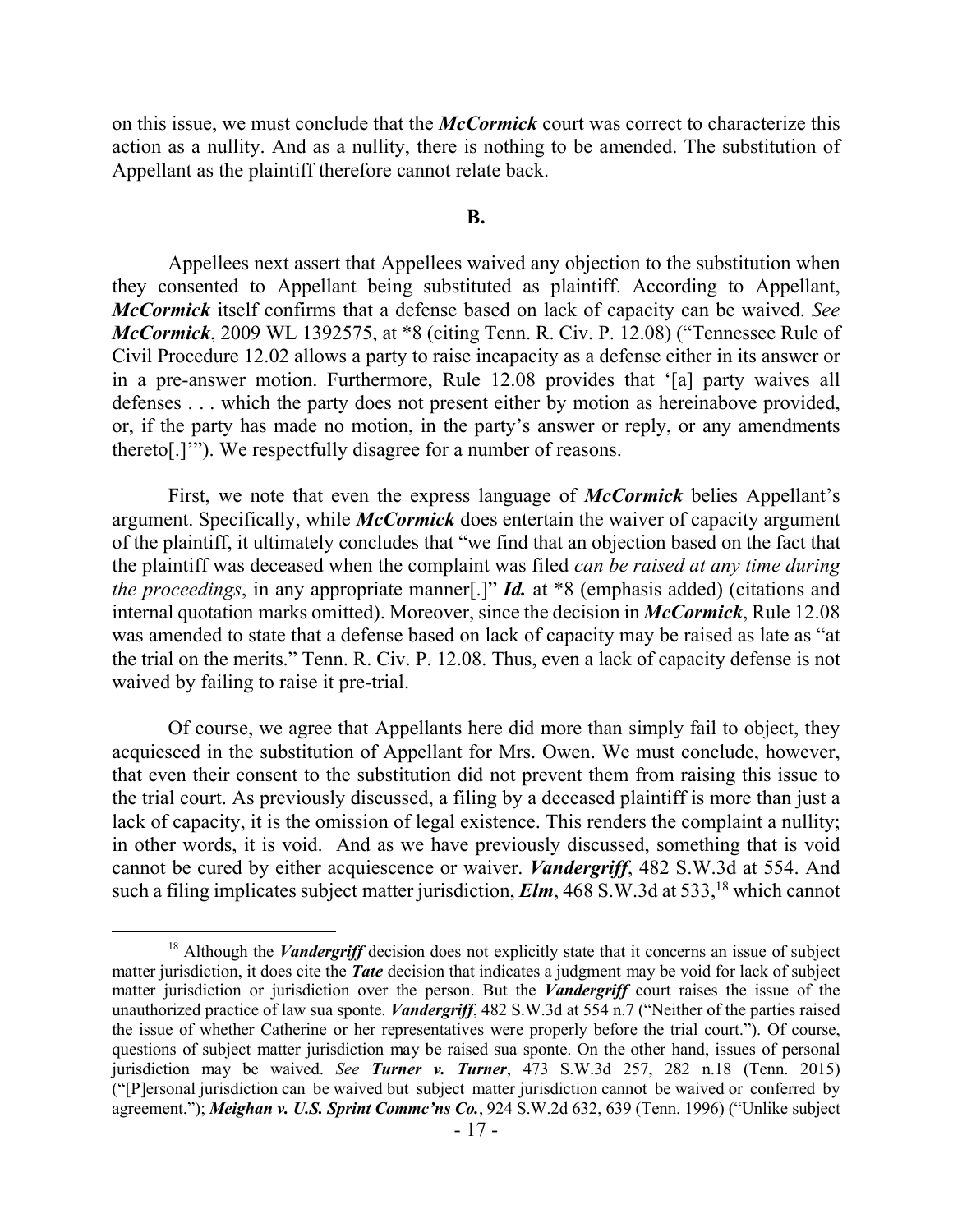be waived or conferred by consent. *See Dishmon v. Shelby State Cmty. Coll.*, 15 S.W.3d 477, 480 (Tenn. Ct. App. 1999) ("A court's subject matter jurisdiction in a particular circumstance depends on the nature of the cause of action and the relief sought. It does not depend on the conduct or agreement of the parties, and thus the parties cannot confer subject matter jurisdiction on a trial or an appellate court by appearance, plea, consent, silence, or waiver.") (citations omitted). So we must conclude that Appellees did not waive their objection to the void filing by acquiescing to the substitution of Appellant for Mrs. Owen.

#### **C.**

As a final matter, Appellant asserts that this Court should apply equitable tolling to save this case, citing cases from outside our jurisdiction. As Appellees point out, however, equitable tolling has never been recognized in Tennessee in civil cases. Indeed, the Tennessee Supreme Court has had numerous opportunities to adopt the doctrine, but has consistently declined to do so. *Whitehead v. State*, 402 S.W.3d 615, 626 (Tenn. 2013) ("[W]e have consistently declined to recognize the doctrine of equitable tolling in civil proceedings."); *Redwing v. Cath. Bishop for Diocese of Memphis*, 363 S.W.3d 436, 460 (Tenn. 2012) (noting that Tennessee has never adopted equitable tolling and making no effort to do so); *Fahrner v. SW Mfg., Inc.*, 48 S.W.3d 141, 147 (Tenn. 2001) (rejecting an argument based on equitable tolling "[a]s a matter of logic and public policy"); *Norton v. Everhart*, 895 S.W.2d 317, 321 (Tenn. 1995) (declining to adopt the doctrine because it is too broad). "As an intermediate appellate court, 'it is not our prerogative to set policy[.]'" *Kim v. State*, 622 S.W.3d 753, 769 (Tenn. Ct. App. 2020) (quoting *Vulcan Materials Co. v. Gamble Const. Co.*, 56 S.W.3d 571, 575 (Tenn. Ct. App. 2001). Because the Tennessee Supreme Court has chosen as a matter of policy not to adopt the doctrine of equitable tolling, we are bound by that decision. *See also Brashears v. City of Knoxville Police Dep't*, No. 03A01-9809-CV-00298, 1999 WL 93582, at \*5 (Tenn. Ct. App. Feb. 25, 1999) (declining to apply equitable tolling because the Tennessee Supreme Court has declined to recognize it).

#### **D.**

In sum, the trial court did not err in concluding that the November 25, 2020 complaint filed in this case was a nullity that could not be cured or waived. Appellant's substitution as plaintiff on March 10, 2021, therefore, does not relate back to the original commencement of the suit. Because no complaint was filed within the applicable statute of limitations and equitable tolling is not available to save the complaint, the trial court did not err in dismissing this case.

matter jurisdiction, [personal jurisdiction] may be waived by consent or by failure to object."). So it appears that the *Vandergriff* court too may have been concerned with subject matter jurisdiction.